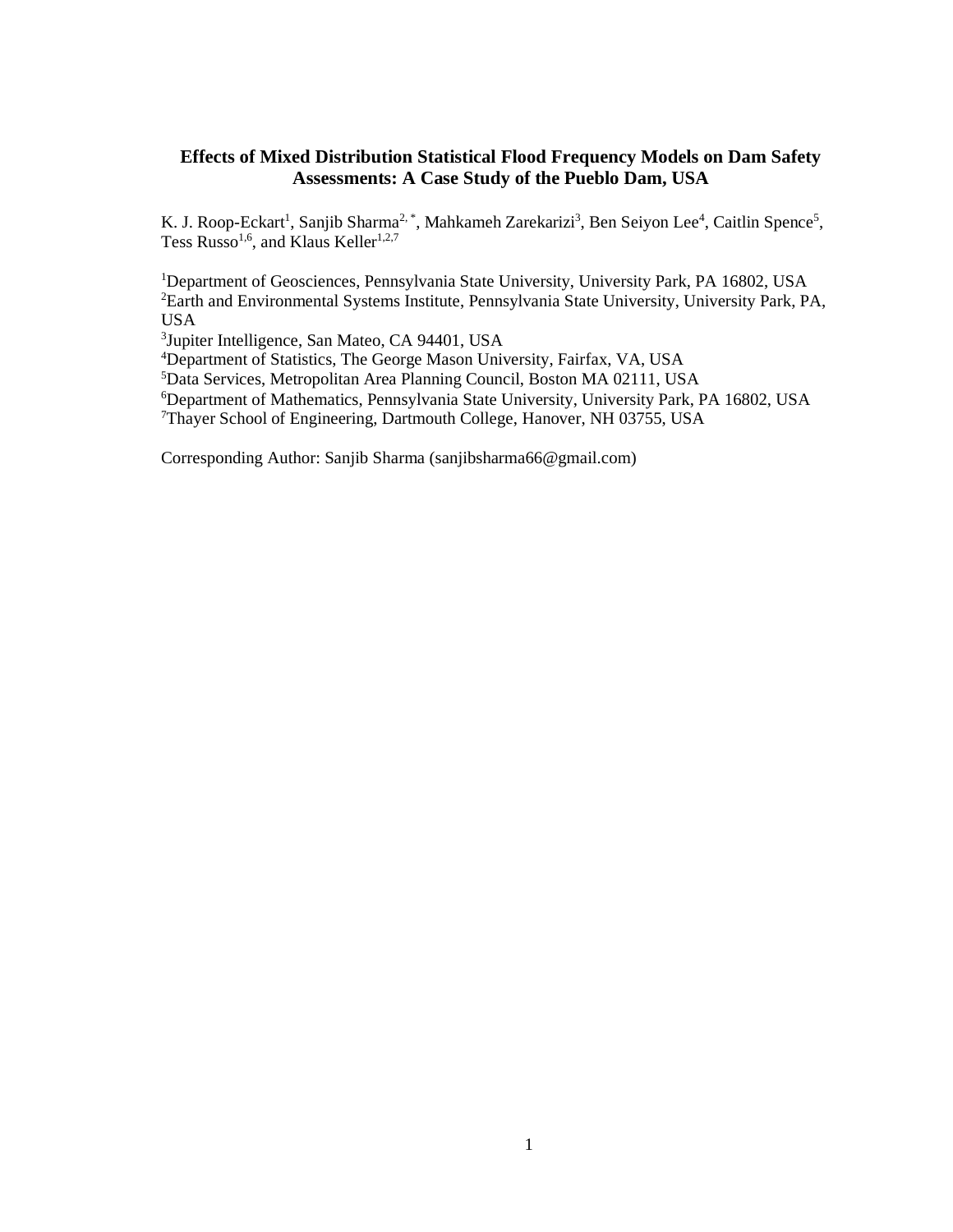## **Abstract**

Statistical flood frequency analysis coupled with hydrograph scaling is commonly used to generate design floods to assess dam safety assessment. The safety assessments can be highly sensitive to the choice of the statistical flood frequency model. Standard dam safety assessments are typically based on a single distribution model of flood frequency, often the Log Pearson Type III or Generalized Extreme Value distributions. Floods, however, may result from multiple physical processes such as rain on snow, snowmelt or rainstorms. This can result in a mixed distribution of annual peak flows, according to the cause of each flood. Engineering design choices based on a single distribution statistical model are vulnerable to the effects of this potential structural model error. To explore the practicality and potential value of implementing mixed distribution statistical models in engineering design, we compare the goodness of fit of several single- and mixeddistribution peak flow models, as well as the contingent dam safety assessment at Pueblo, Colorado as a didactic example. Summer snowmelt and intense summer rainstorms are both key drivers of annual peak flow at Pueblo. We analyze the potential implications for the annual probability of overtopping-induced failure of the Pueblo Dam as a didactic example. We address the temporal and physical cause separation problems by building on previous work with mixed distributions. We find a Mixed Generalized Extreme Value distribution model best fits peak flows observed in the gaged record, historical floods, and paleo floods at Pueblo. Finally, we show that accounting for mixed distributions in the safety assessment at Pueblo Dam increases the assessed risk of overtopping.

**Keywords:** Flood, Risk, Hazard, Generalized Extreme Value distribution, Dam Safety

# **1. Introduction**

### **1.1 Dam safety assessment in the United States**

People rely on dams for flood protection, and catastrophic dam failure can be devastating [\[1,2\].](https://paperpile.com/c/CMPwlg/VUkU+dEwD) For example, the Johnstown Dam failure in 1977 killed 40 people and caused millions of dollars in damages, and the Teton Dam failure in 1976 killed 11 people and caused hundreds of millions of dollars in damages [\[3\].](https://paperpile.com/c/CMPwlg/D5ke) One of the primary modes of dam failure is overtopping, i.e., peak reservoir water stage exceeds the dam height [\[4\].](https://paperpile.com/c/CMPwlg/LhoS) While this failure mode is most common in earthen embankment dams, it is a major cause of failure in all dam designs [\[4\].](https://paperpile.com/c/CMPwlg/LhoS) In the United States, the Bureau of Reclamation (USBR) oversees the safety and long-term maintenance of many of the flood control dams in the western United States. The USBR uses several methods for determining dam overtopping probability based on the available data and the safety needs of the dam.

First, can the dam safely route the largest reasonably plausible discharge, given known meteorological and hydrological mechanisms and their limits in the basin? The probable maximum precipitation (PMP) is the maximum precipitation event that can be reasonably expected to occur given the current understanding of meteorological factors, and is derived from a meteorological assessment of the region [\[6\].](https://paperpile.com/c/CMPwlg/nGyx) The probable maximum flood (PMF) represents the largest runoff scenario that can be reasonably expected to occur given the PMP [\[5\].](https://paperpile.com/c/CMPwlg/win9) If a dam can route the PMF without overtopping, the dam is considered safe in all reasonably possible flood scenarios [\[5,7\].](https://paperpile.com/c/CMPwlg/win9+CMKZ)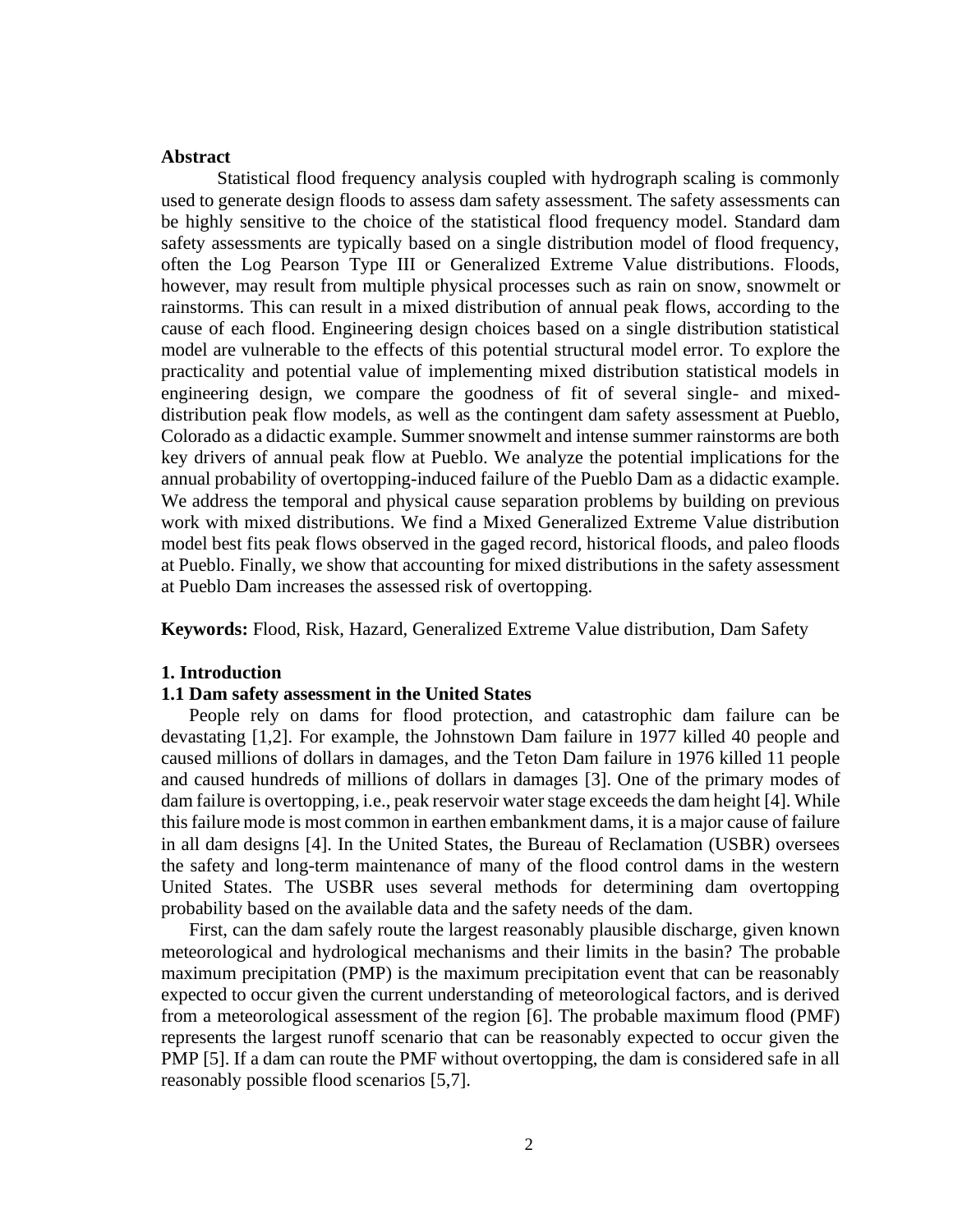Second, if the PMF would cause the dam to be overtopped, then methods to estimate the overtopping return period (i.e., average recurrence interval) are employed to complete the safety assessment [\[5\].](https://paperpile.com/c/CMPwlg/win9) One relatively quick and low-cost approach to estimating the overtopping return period is statistical flood frequency analysis with hydrograph scaling [\[5\].](https://paperpile.com/c/CMPwlg/win9) A statistical distribution is fitted to a dataset of annual peak flows, historical flood peak flows, and paleo flood peak flow bounds to create a flood frequency curve for peak flows. A representative flood hydrograph is then scaled to peak flows from the flood frequency curve. The flood hydrographs are then used in routing simulations for the dam to determine the probability of overtopping [\[5,7\].](https://paperpile.com/c/CMPwlg/win9+CMKZ) If the probability of overtopping is less than the acceptable risk of loss of life, the dam is considered safe.

### **1.2 Statistical flood frequency analysis**

Traditional flood frequency analysis creates flood frequency curves by fitting a statistical distribution to observed flood peak magnitude data. Flood frequency curves can be used to extrapolate peak flows at return periods exceeding the time spanned by the observational record, such as the design return period for a dam. However, dam safety depends on both the peak flow and the volume delivered over time. Hydrologic hazard curves relate peak flow and volume for specified durations to return periods to inform damsafety assessments [\[5\].](https://paperpile.com/c/CMPwlg/win9) To produce hydrologic hazard curves for dam safety assessments, peak flows are used to linearly scale the magnitude of representative flood hydrographs [\[5\].](https://paperpile.com/c/CMPwlg/win9) The scaled flood hydrographs are then used as inputs to a routing model to determine the peak reservoir stage. This method is called hydrograph scaling [\[5\].](https://paperpile.com/c/CMPwlg/win9) The combination of statistical flood frequency analysis and hydrograph scaling represents a reasonably fast and efficient method to determine the return period of dam overtopping flood events, and thus the safety of dams [\[5\].](https://paperpile.com/c/CMPwlg/win9)

Statistical flood frequency analysis typically operates under the assumption that annual peak discharges, historical floods magnitudes, and paleo flood bounds can be described with a single distribution [\[8\].](https://paperpile.com/c/CMPwlg/lbAg) However, in some cases, a mixed distribution of peak flows can occur due to multiple physical flood mechanisms [\[8–10\].](https://paperpile.com/c/CMPwlg/ml7J+AnnX+lbAg) There are several procedures for identifying mixed distributions in flood frequency analysis [\[8\].](https://paperpile.com/c/CMPwlg/lbAg) The current federal guidelines for statistical flood frequency analysis in the United States, Bulletin 17C [\[8\],](https://paperpile.com/c/CMPwlg/lbAg) requires prior knowledge about the specific causes of each observed peak flow event. The data is separated based on physical cause, and distributions are fitted to the peak discharge data for each individual flood mechanism [\[8\].](https://paperpile.com/c/CMPwlg/lbAg) The multiple distributions are then combined into a composite distribution [\[11\].](https://paperpile.com/c/CMPwlg/rcHx) However, in some cases, this prior knowledge of physical cause may not be available due to sparse data records or a lack of additional information about each peak discharge event. There is a need for further work on the identification and treatment of mixed distribution flood flows in flood frequency analysis [\[8,12\].](https://paperpile.com/c/CMPwlg/lbAg+1z39)

# **1.3 Conflicting assessments at the Pueblo Dam, CO, USA**

The assessed safety of the Pueblo Dam has come under scrutiny since its construction in the 1970s [\[6,8,10\].](https://paperpile.com/c/CMPwlg/nGyx+AnnX+lbAg) The dam was designed to safely route the PMF estimated at the time of its construction. However, a revised PMF, calculated based on updated watershed and extreme storm characteristics, would overtop the dam [\[6\].](https://paperpile.com/c/CMPwlg/nGyx) Thus, the dam's probability of overtopping needed to be established to determine whether the dam met the United States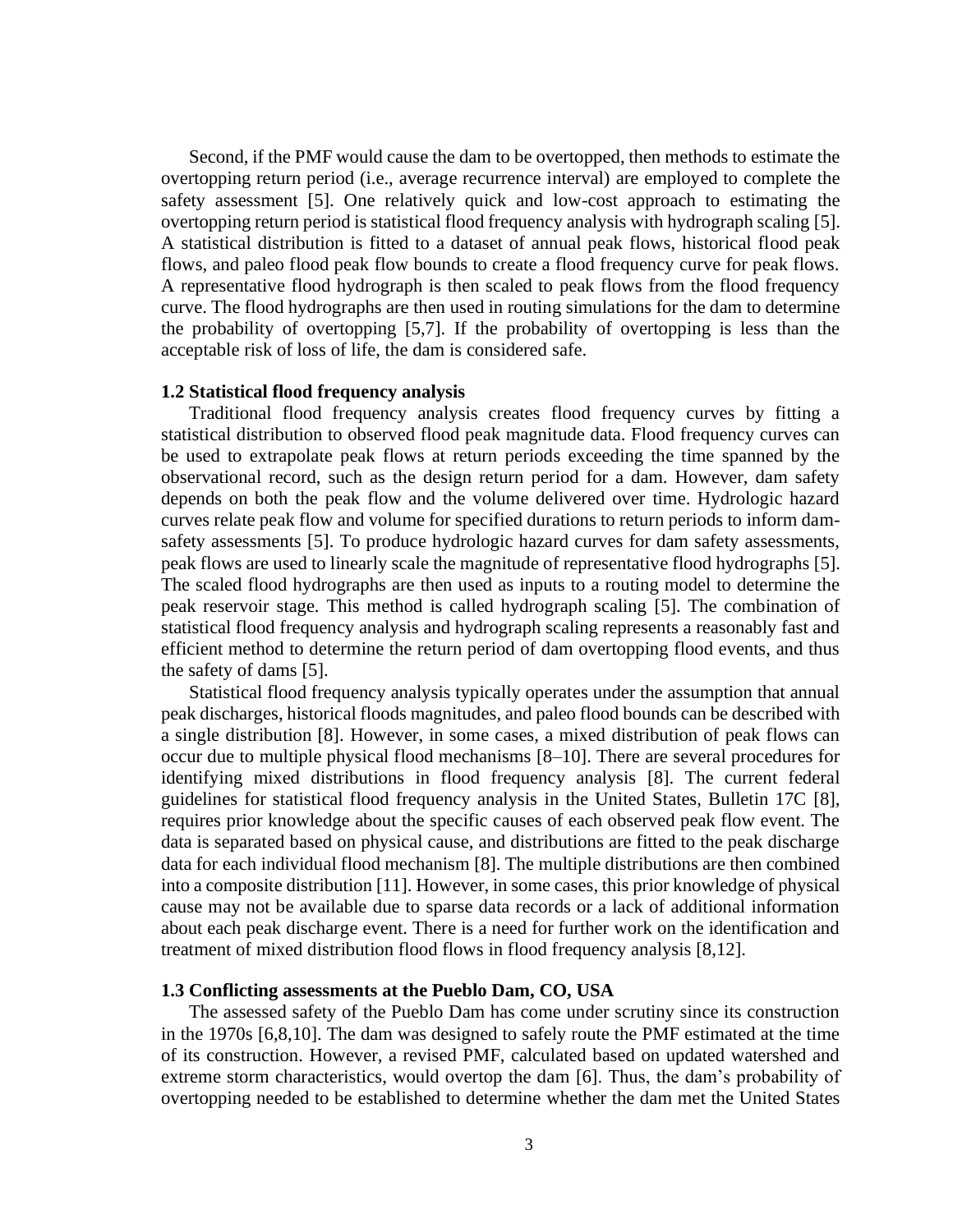Bureau of Reclamation safety regulations. The United States Bureau of Reclamation requires all its infrastructure to be safe to one life lost per 1,000 years of service [\[13\].](https://paperpile.com/c/CMPwlg/XAD7) A loss of life study was conducted on the Pueblo Dam and determined that between 131 and 376 people would die from catastrophic failure due to overtopping depending on whether failure occurred at night or during the day [\[13\].](https://paperpile.com/c/CMPwlg/XAD7) Therefore, the overtopping return period for the Pueblo Dam must be greater than 131,000 to 376,000 years to meet USBR safety standards. Safety analyses of the dam typically round this return period to 400,000 years [\[13\].](https://paperpile.com/c/CMPwlg/XAD7)

A flood frequency assessment examined the return periods of peak design inflows and outflows [\[10\].](https://paperpile.com/c/CMPwlg/AnnX) England et al. (2010[\)\[10\]](https://paperpile.com/c/CMPwlg/AnnX) hypothesized the presence of a mixed distribution of annual peak flows caused by both snowmelt and rainfall, however, did not address the effects a mixed distribution may have on the flood frequency analysis. Current methods require that mixed distributions be separable by individual cause, or by mechanisms that are separable by season [8]. Statistical flood frequency analysis at the Pueblo Dam is complicated by both mechanisms occurring at the same time of year [\[10\].](https://paperpile.com/c/CMPwlg/AnnX) Additionally, many of the peak flows are not explicitly attributed to a particular physical mechanism, i.e., rainfall or snowmelt [\[10\].](https://paperpile.com/c/CMPwlg/AnnX)

England et al. (2014[\)\[14\]](https://paperpile.com/c/CMPwlg/NHdf) uses a physically-based model to assess the safety of the Pueblo Dam by simulating watershed response to extreme rainfall storms, which are assumed to be drivers of the most extreme peak flows. England et al. (2014) [\[14\]](https://paperpile.com/c/CMPwlg/NHdf) concludes the Pueblo Dam overtopping return period meets Bureau of Reclamation safety standards. Safety assessments using physically-based rainfall-runoff models and stochastic storm transposition typically require more location-specific input data and computational time [\[5,10,14\]](https://paperpile.com/c/CMPwlg/win9+NHdf+AnnX) and are subject to uncertainties in watershed discharge routing and storm characteristics [\[14\].](https://paperpile.com/c/CMPwlg/NHdf)

# **1.4 Study design and focus**

We assess mixed distribution statistical flood frequency models' ability to model peak flows hypothesized to be generated by multiple mechanisms. We use goodness-of-fit criteria to evaluate the ability of these models to identify the mixed distributions. In doing so, we address three main research questions:

- 1. Is there a statistically identifiable mixed distribution of peak discharges at Pueblo?
- 2. Which distribution is most likely given the data?
- 3. Does the best fitting model change the dam safety assessment?

This study builds on prior work in likelihood functions [\[15,16\]](https://paperpile.com/c/CMPwlg/FMtt+APyH) and mixed distributions [\[9,17\].](https://paperpile.com/c/CMPwlg/ml7J+UALO) This study addresses both identification and treatment of mixed distributions at a study area where current methods of separation by physical cause are not adequate due to sparse data. The study uses mixed distributions and robust goodness-of-fit criteria to statistically establish the presence of a mixed distribution of annual peak flows and perform flood frequency analysis of the mixed distribution. The didactic safety assessment illustrates the importance of considering the physical origins of the data used in statistical models and accounting for model uncertainty.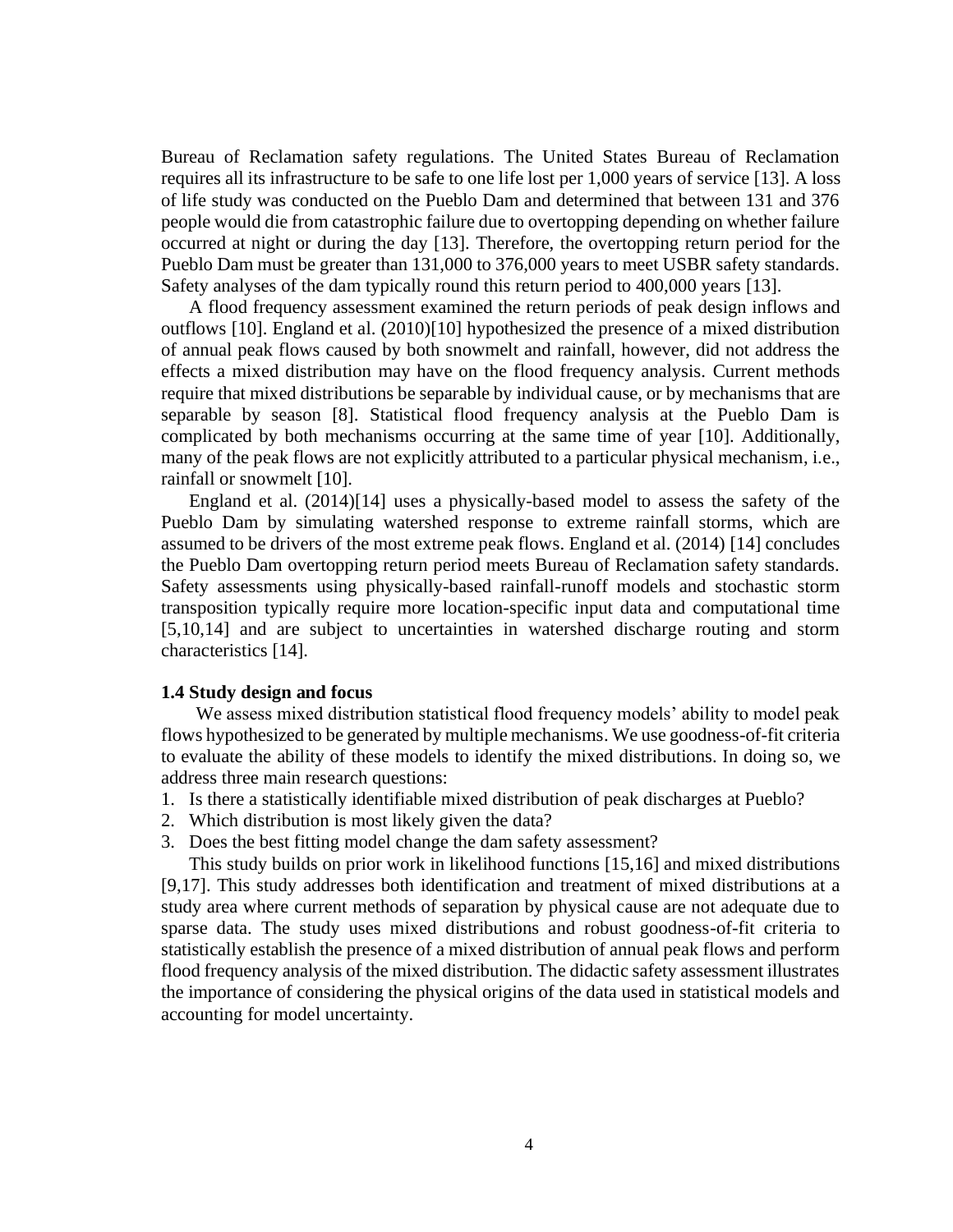# **2 Methods**

### **2.1 Site description and data sources**

A map of Arkansas River Watershed, just to the upstream of Pueblo dam is shown in Figure 1. Annual peak flows at Pueblo, Colorado, consisting of two distributions caused by two physical processes (Fig. 1, Fig. 2) [10]. The summer snowmelt peak flows are often smaller, with peak flows less than  $283 \text{ m}^3\text{s}^{-1}$ , while the peak flows caused by summer rainstorms are often larger than  $283 \text{ m}^3\text{s}^{-1}$  (Fig. 1, Fig. 2) [\[10\].](https://paperpile.com/c/CMPwlg/AnnX)



**Fig 1.** Map of the upper Arkansas River watershed, upstream of Pueblo, CO. The watershed can be divided into three zones according to the dominant physical mechanism of the largest floods generated within each zone. In the mountain headwaters of the Arkansas River, summer snowmelt is the dominant cause of peak flows. At transitional elevations, summer rainstorms and snowmelt can both contribute to the largest peak flows. Where the narrow valley opens into the plains, snowmelt floods may still be observed, but the largest peak flows are caused by extreme rainfall events [\[10\].](https://paperpile.com/c/CMPwlg/AnnX) Elevations are from the National Elevation Datase[t \[18\];](https://paperpile.com/c/CMPwlg/HsJz) the state boundary of Colorado is from the United States Census Bureau; and the Arkansas River and tributaries were delineated from the elevation data in ArcMap 10.3.1.

We compile published stream gage, historical flood, and paleoflood data at Pueblo, Colorado. The peak discharge data for Pueblo, Colorado, (Fig. 2) consists of an 81-year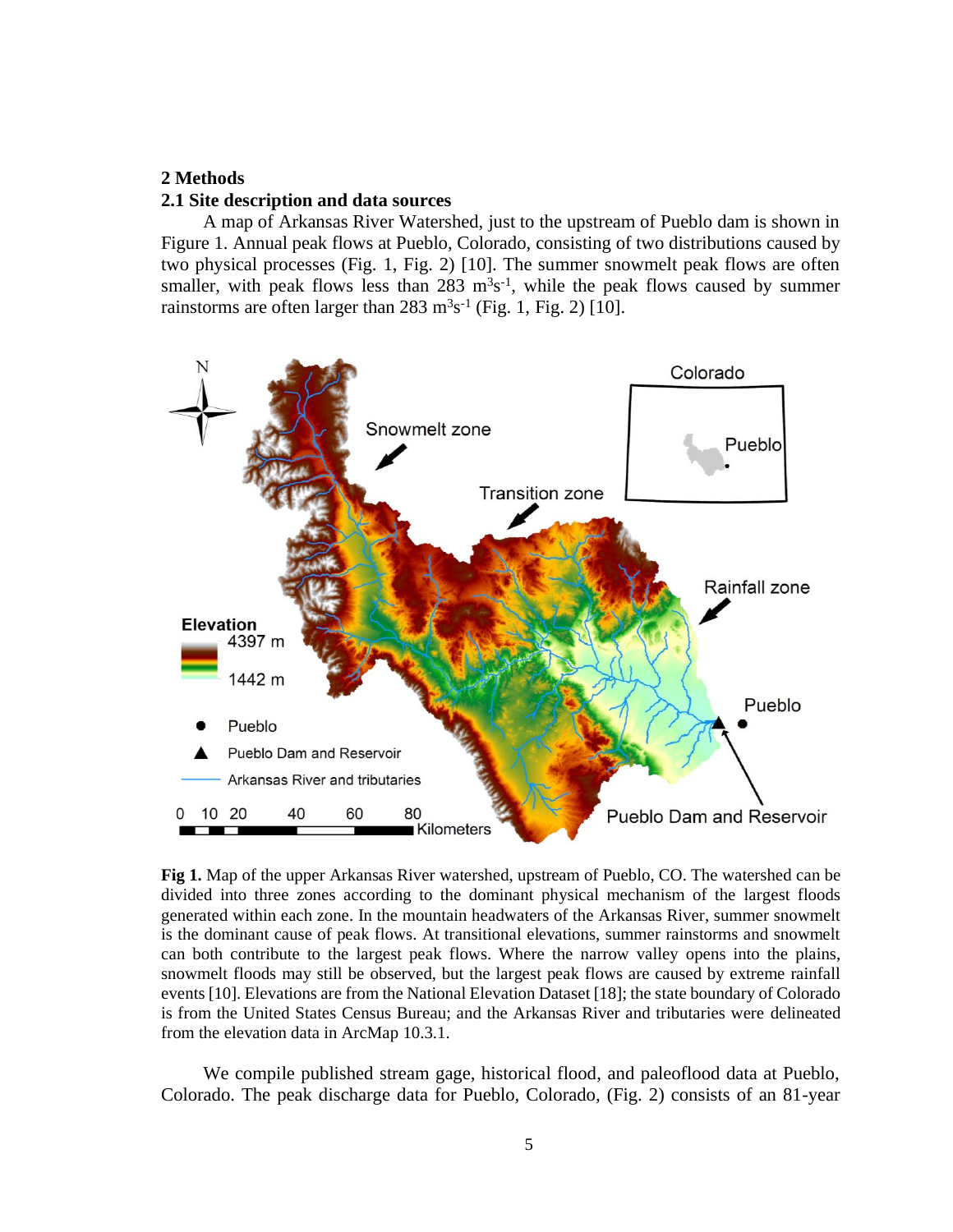annual peak flow record, three historical floods, and one paleoflood bound. The 81-year gage record is from USGS gage 07099500 at Pueblo, with records from 1895 to 1975. The peak flows of the three historical floods in 1864, 1893, and 1894 and paleoflood bound are calculated and reported in Campbell (1922) [\[19\],](https://paperpile.com/c/CMPwlg/O9Az) Follansbee and Jones (1922) [\[20\],](https://paperpile.com/c/CMPwlg/LgBB) Baker and Hafen (1927[\)\[21\],](https://paperpile.com/c/CMPwlg/GzYD) Hafen (1948[\) \[22\],](https://paperpile.com/c/CMPwlg/YZCL) and England et al. (2010) [\[10\]](https://paperpile.com/c/CMPwlg/AnnX) based on historical records of the peak flood elevations.



Return period (years)

**Fig 2.** Return period plot of annual peak flows, historical floods [\[10,19–22\],](https://paperpile.com/c/CMPwlg/O9Az+LgBB+GzYD+YZCL+AnnX) and the paleofloo[d \[10\]](https://paperpile.com/c/CMPwlg/AnnX) at Pueblo, Colorado. The dashed line represents a transition at the 11-year return period (or  $283 \text{ m}^3\text{s}$ <sup>1</sup>) delineating the two different causes of peak discharge events [10]. The error bars represent the 95% confidence interval for flood magnitude and timing observations, estimated from generalized measurement error estimates in O'Connell et al. (2002) [\[15\].](https://paperpile.com/c/CMPwlg/FMtt) The error bounds on the paleoflood magnitude and return period are calculated in England et al. (2010) [\[10\]](https://paperpile.com/c/CMPwlg/AnnX) using the HEC-RAS hydraulic flow model on seven-channel cross-sections.

We were unable to find complete uncertainty estimates for the USGS stream gage annual peak flows and for the historical floods. Additionally, while the paleoflood bound is estimated with upper and lower bounds [\[10\],](https://paperpile.com/c/CMPwlg/AnnX) a probability distribution is not assigned to the estimated error. We estimate uncertainties for gaged annual peak flows and historical floods with uncertainty estimates for western United States stream gages and historical floods based on assumed normally distributed errors for annual peak flows and historical floods and triangular probability distribution paleoflood bounds based on the upper and lower bound discharge estimates and paleoflood age bound uncertainty distributions [\[15\].](https://paperpile.com/c/CMPwlg/FMtt)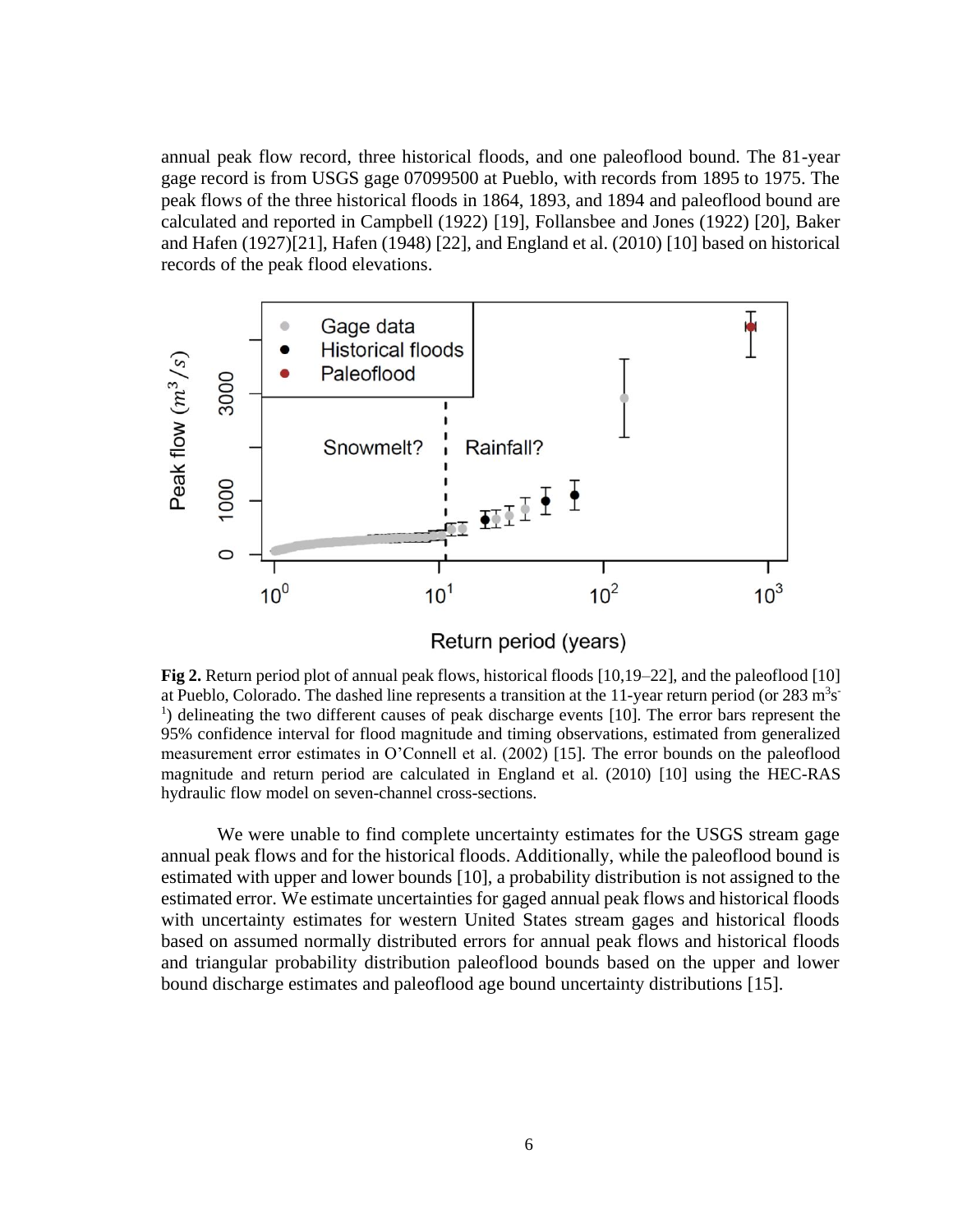

**Fig 3.** Flow chart illustrating the overall workflow of the methods in this analysis. FLROUT- the Bureau of Reclamation flood routing program [\[13\]](https://paperpile.com/c/CMPwlg/XAD7).

## **2.2 Likelihood functions**

We use maximum likelihood estimates of statistical flood frequency model parameters based on annual peak flow stream gage records, historical flood records, and paleoflood data at Pueblo. We adapt the standard likelihood formula (Eq. 1) to account for differences in timescales of annual, historical, and paleo observations (Eq. 2) [\[16\],](https://paperpile.com/c/CMPwlg/APyH) and for peak flow observation errors (Eq. 3, Eq. 4). Additionally, we can account for observation errors in the age of paleoflood events (Eq. 5).

The likelihood function for model parameters based on continuous annual peak flow data from the gage record is

$$
L(\theta | x) = \prod f(x_i), \tag{1}
$$

where  $L()$  is the likelihood,  $\theta$  is the parameter set of the distribution, *x* is the annual peak flow magnitude, and  $f()$  is the probability density function (pdf).

The likelihood function for model parameters based on censored data or data which is only partially observed, such as historical or paleo floods incorporates a binomial distribution to account for threshold censoring and normalizes to the total probability mass of the flood frequency distribution above the peak flow threshold value. The likelihood function for censored data is then

$$
L(\theta|y) = \left\{ \begin{bmatrix} h \\ k \end{bmatrix} F(X_0)^{h-k} [1 - F(X_0)]^k \right\} \prod f(y_i) / [1 - F(X_0)],\tag{2}
$$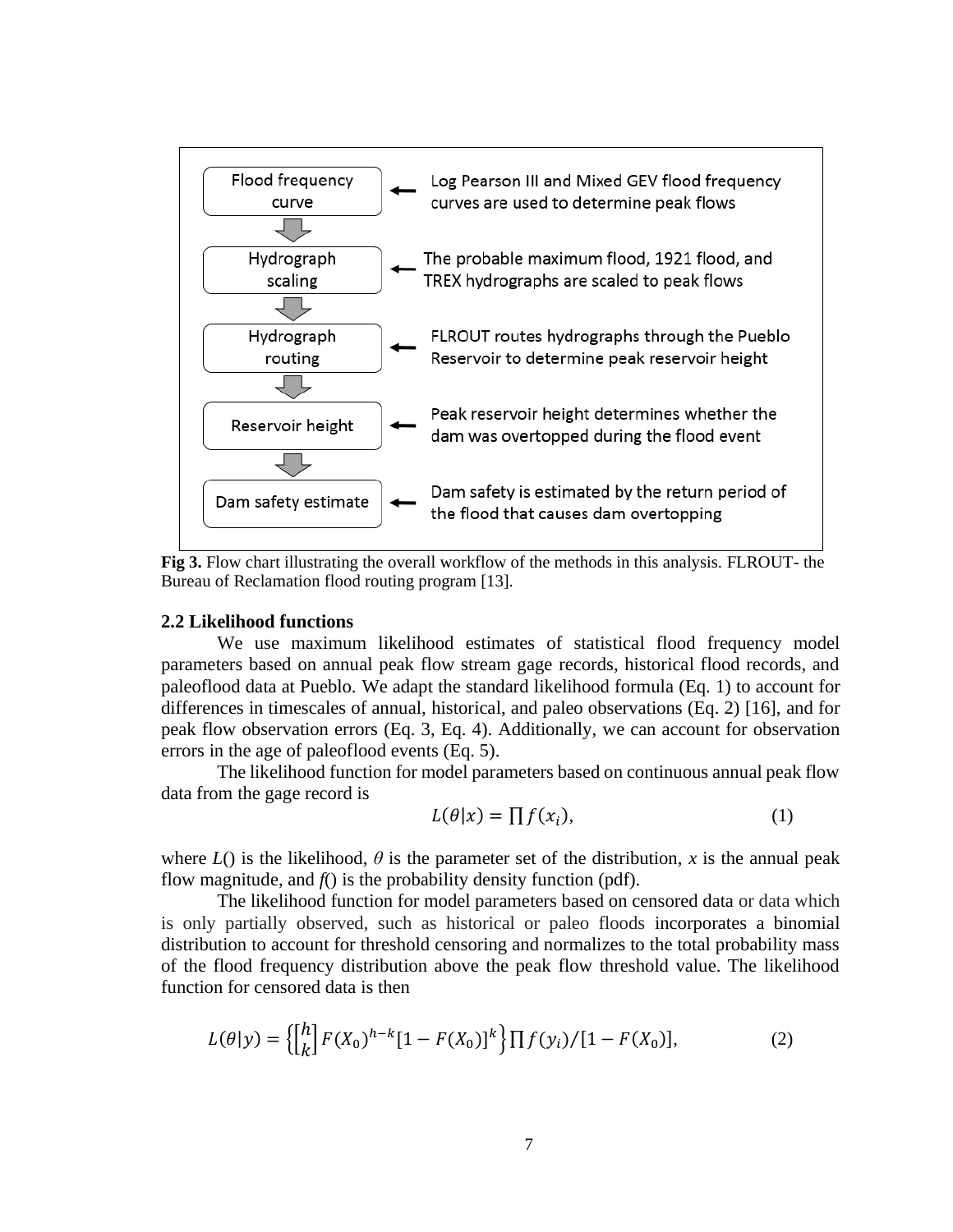where  $F()$  is the cumulative density function (cdf),  $f()$  is the pdf,  $X<sub>0</sub>$  is the peak flow threshold exceedance value, *h* is the length of the historical paleo flood record in years, *k* is the number of threshold exceedances, and *y* are the values of the threshold exceedances (i.e. recorded historical or paleo floods). The binomial distribution and cdf assess the probability of the peak flow exceeding the peak flow threshold, while the pdf assesses the probability of the peak flow given the distribution.

We adapt the likelihood functions to incorporate peak flow measurement uncertainty based on the methods by O'Connell et al. (2002[\)\[15\].](https://paperpile.com/c/CMPwlg/FMtt) The likelihood function for annual peak flow gage data with uncertainty calculates the probability density for several possible values of each data point and multiplies the probability density by the values' probability of being the true value given an estimated distribution of the peak flow measurement error. The likelihood function is then

$$
L(\theta|x) = \prod_{i=1}^{s} \left[ \sum_{j} f_{ij}^{s} f(x_{ij}) \right]
$$
 (3)

where  $L()$  is the likelihood,  $\theta$  is the parameter set of the distribution, x is the annual maximum discharge, s is the length of the data, *xij* is a data point *x<sup>i</sup>* with an error from the Gaussian error distribution, and  $f_{ij}$  is a discrete pdf of  $x_{ij}$  given the error distribution, *i* is the *i*th annual peak flow in the gage record, and j is the *j*th draw from the measurement error. Each discrete probability in  $f_{ij}$  corresponds to a peak flow value  $x_{ij}$  from the Gaussian error distribution.

The likelihood function for historical floods and paleofloods follows the same formula as Eq. (3). Thus, the likelihood function is

$$
L(\theta|y) = \prod_{i=1}^{v} \left[ \sum_{j} f_{ij}^{y} L(\theta|y_{ij}) \right],
$$
\n(4)

where *y* is the historical flood or paleoflood data, *v* is the length of the data, *yij* is a data point *y*<sup>*i*</sup> plus an error from the Gaussian error distribution, and  $f_{ij}$  is a discrete pdf of *y<sub>ij</sub>* given the error distribution. Substitute Eq. (4) for the likelihood in Eq. (2), to account for both threshold exceedance and measurement error in historical flood and paleoflood data.

Maximum likelihood parameter estimation with paleoflood data involves both age and peak flow uncertainty. Paleoflood age and peak flow uncertainty may be accounted for simultaneously using the log-likelihood function

$$
\ln[L(\theta|T)] = \sum_{i=1}^{t} \left(\sum_{j} f_{ij}^{tn} n_{ij}\right) \ln\left[\sum_{k} f_{ik}^{td} \int_{X_{min}}^{tik} L(\theta|y)\right],\tag{5}
$$

where *T* is the paleo event age data, *t* is the number of paleoflood event observations,  $f^{n_{ij}}$  is the discrete probability of an age  $n_{ij}$ ,  $n_{ij}$  is the age of a paleoflood event  $n_i$  plus an error from an error distribution,  $f^{d}_{ik}$  is the discrete pdf of the paleoflood bounds,  $f^{ik}$  are the ranges of the upper y limits for the paleoflood bounds, and *ymin* is the threshold exceedance value that dictates the minimum observable paleoflood bound [\[15\].](https://paperpile.com/c/CMPwlg/FMtt)

### **2.3 Statistical Distributions**

We consider three single distributions common in flood frequency analysis: The log normal (LN2), the Log Pearson III (LP3), and the Generalized Extreme Value (GEV)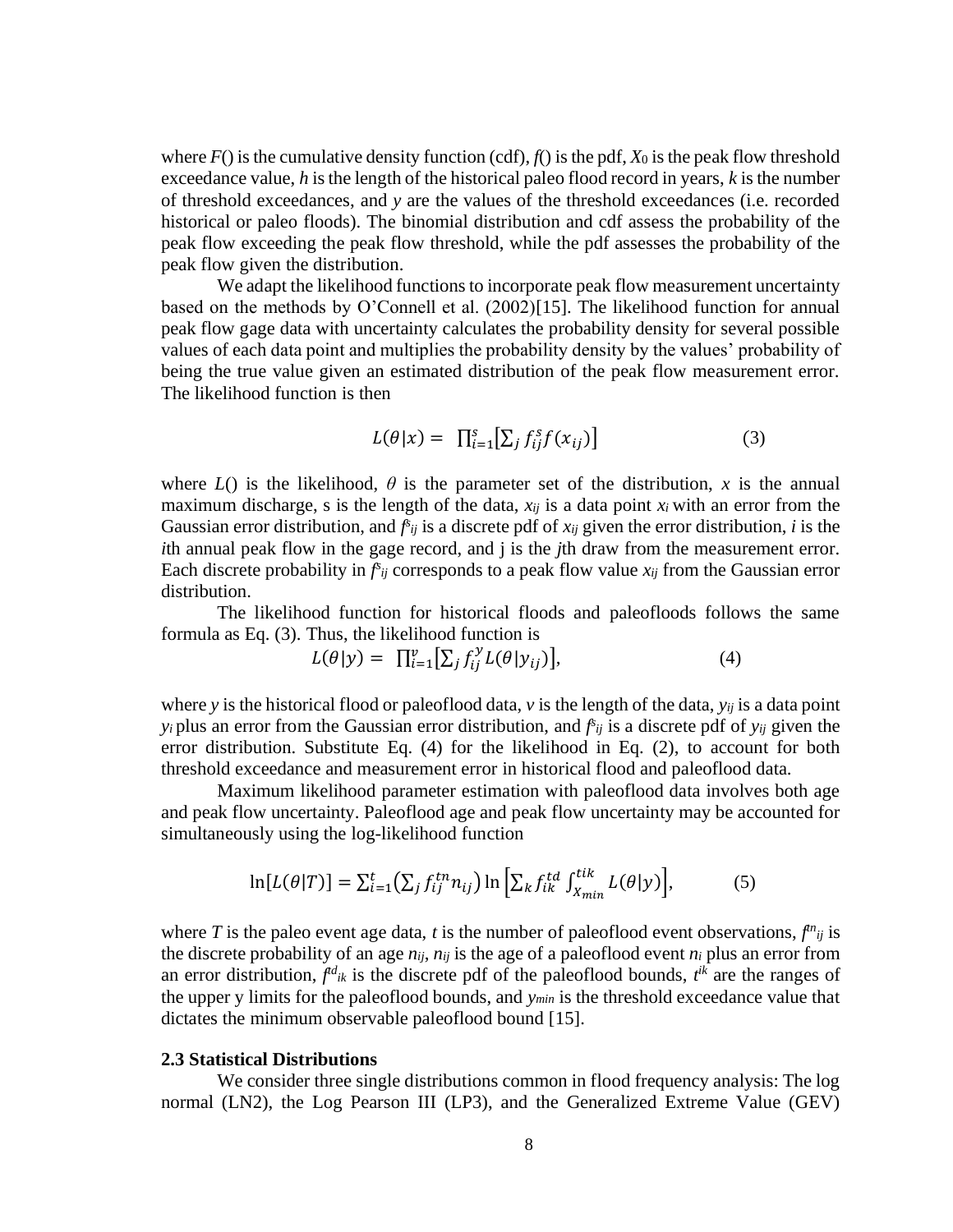distributions. The LN2 has a long history in flood frequency analysis [\[23\].](https://paperpile.com/c/CMPwlg/UPIh) The LP3 is the current government standard in the United States for flood frequency analysis [\[8\],](https://paperpile.com/c/CMPwlg/lbAg) while the GEV is popular in hydroclimatic applications [\[24\].](https://paperpile.com/c/CMPwlg/1B0k)

The probability density function of the LN2 distribution is given by

$$
f(x|\mu,\sigma) = \frac{1}{x\sigma\sqrt{2\pi}}e^{-(\ln(x)-\mu)^2/2\sigma^2}
$$
 (6)

where  $f()$  is the probability density function, *x* is the data,  $\mu$  is the distribution log mean, and  $\sigma$  is the log standard deviation.

The probability density function of the LP3 distribution from Bulletin 17C [8] is given by

$$
f(x|\tau,\alpha,\beta) = \frac{\left(\frac{x-\tau}{\beta}\right)^{\alpha-1} e^{-\frac{(x-\tau)}{\beta}}}{|\beta|\Gamma(\alpha)},\tag{7}
$$

 $\frac{1}{\sigma}t(x)^{\zeta+1}e^{-t(x)}$ 

 $(8)$ 

where  $f()$  is the probability density function, *x* is the data, *τ* is the location parameter, and  $\alpha$ is the shape parameter, and  $\beta$  is the scale parameter.

The probability density function of the GEV distribution is given by

 $f(x|\mu, \sigma, \zeta) = \left[\frac{1}{2}\right]$ 

when 
$$
t()
$$
 is

$$
t(x) = \left(1 + \zeta \left(\frac{x-\mu}{\sigma}\right)\right)^{\frac{-1}{\zeta}} \quad \text{if } \zeta \neq 0
$$
  

$$
t(x) = e^{-\frac{x-\mu}{\sigma}} \quad \text{if } \zeta = 0,
$$

where  $f()$  is the probability density function, *x* is the data,  $\mu$  is the location parameter,  $\sigma$  is the scale parameter, and  $\zeta$  is the shape parameter. We use the GEV equations as implemented in the fExtremes R package [\[25\].](https://paperpile.com/c/CMPwlg/4Eqs)

In addition to the single distributions, we consider three mixed distributions, the Two-Component Extreme Value, the Mixed (Two-Population) Generalized Extreme Value, and the Mixed Log Pearson III distributions (Table 1). The Two-Component Extreme Value distribution, derived from a compound Poisson process, was popularized for flood frequency analysis when Rossi et al. (1984[\)\[9\]](https://paperpile.com/c/CMPwlg/ml7J) applied it to 39 annual peak flows that struggled with outliers. Rossi et al. (1984) [\[9\]a](https://paperpile.com/c/CMPwlg/ml7J)ssumes that these outliers are the product of a second, upper flood distribution.

The probability density function of the Two-Component Extreme Value distribution is given by

$$
f(x|\Lambda_1, \theta_1, \Lambda_2, \theta_2) = e^{(-\Lambda_1 e^{-x/\theta_1} - \Lambda_2 e^{-x/\theta_2})} (\Lambda_1/\theta_1 e^{-x/\theta_1} + \Lambda_2/\theta_2 e^{-x/\theta_2}), \quad (9)
$$

where  $f()$  is the probability density function, x is a mixture of two independent and identically distributed sets of data,  $\Lambda_1$  and  $\Lambda_2$  are positive relative contributions of the two components, and  $\theta_1$  and  $\theta_2$  are the exponential random variables of the components.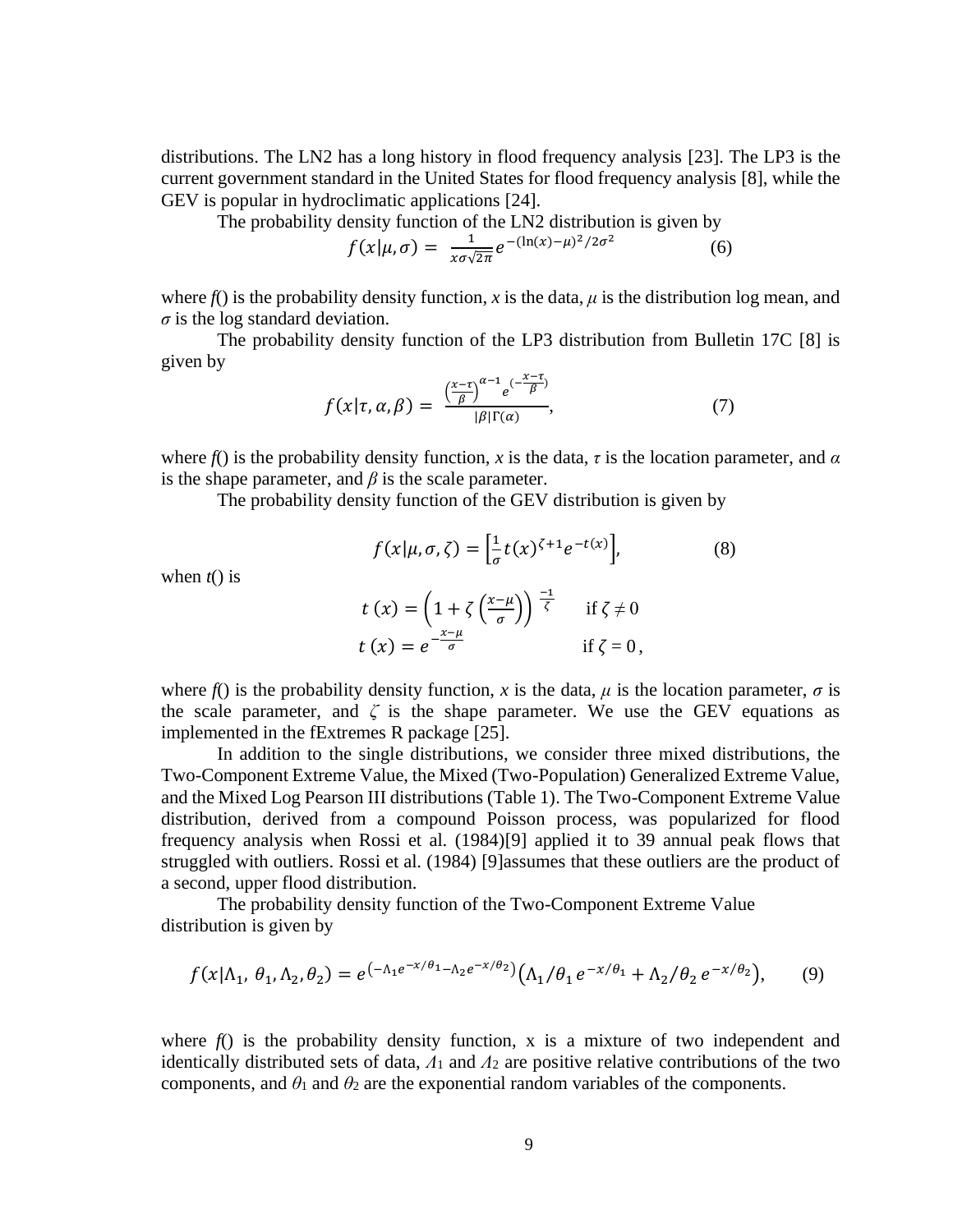The Mixed Generalized Extreme Value (Mixed GEV) distribution, also known as the Two-Population Generalized Extreme Value distribution was used by Raynal-Villasenor (2012) [\[17\]](https://paperpile.com/c/CMPwlg/UALO) to model annual peak flows in Mexico. The probability density function of the Mixed GEV is given by

$$
f(x|\mu_1, \sigma_1, \zeta_1, \mu_2, \sigma_2, \zeta_2, \alpha) = \alpha \left[ \frac{1}{\sigma} t_1(x)^{\zeta_1 + 1} e^{-t_1(x)} \right] + (1 - \alpha) \left[ \frac{1}{\sigma} t_2(x)^{\zeta_2 + 1} e^{-t_2(x)} \right] \tag{10}
$$

and  $t(x)$  is

$$
t_i(x) = \left(1 + \zeta_i \left(\frac{x - \mu_i}{\sigma_i}\right)\right)^{\frac{-1}{\zeta_i}} \quad \text{if } \zeta_i \neq 0
$$

$$
t_i(x) = e^{-\frac{x - \mu_i}{\sigma_i}} \quad \text{if } \zeta_i = 0,
$$

where  $f()$  is the pdf, *i* is the distribution ( $i = 1, 2$ ),  $x$  is a mixture of two independent and identically distributed sets of data,  $\mu_1$  and  $\mu_2$  are the location parameters for each GEV distribution, *σ*<sup>1</sup> and *σ*<sup>2</sup> are the scale parameters for each GEV distribution, *ζ*<sup>1</sup> and *ζ*<sup>2</sup> are the shape parameters for each distribution, and  $\alpha$  is a value [0, 1] defining the weight of the first distribution as a fraction of the whole distribution.

The Mixed Log Pearson III (Mixed LP3) follows the same process as the Mixed GEV. It consists of two LP3 distributions added together with a weighting parameter. This distribution is not unlike the Mixed GEV, but to our knowledge has not been applied in flood frequency analysis before this study.

$$
\alpha \left[ \frac{\left(\frac{x-\tau_1}{\beta_1}\right)^{\alpha_1-1} e^{\left(-\frac{x-\tau_1}{\beta_1}\right)}}{|\beta_1| \Gamma(\alpha_1)} \right] + (1-\alpha) \left[ \frac{\left(\frac{x-\tau_2}{\beta_2}\right)^{\alpha_2-1} e^{\left(-\frac{x-\tau_2}{\beta_2}\right)}}{|\beta_2| \Gamma(\alpha_2)} \right],
$$
\n(11)

where  $f(x)$  is the probability density function, x is a mixture of independent and identically distributed sets of data, *τ*<sup>1</sup> and *τ*<sup>2</sup> are the location parameters for each LP3 distribution, *α*<sup>1</sup> and  $\alpha_2$  are the shape parameters for each LP3 distribution,  $\beta_1$  and  $\beta_2$  are the scale parameters for each distribution, and  $\alpha$  is the relative contribution of the first distribution as a fraction of the whole distribution.

We produce Maximum Likelihood Estimates (MLEs) for each statistical flood frequency distribution using the DEoptim package in R (Table 1) [\[26\].](https://paperpile.com/c/CMPwlg/7l2J) These MLEs use the annual peak flow, historical flood, and paleoflood bound measurements for Pueblo, Colorado, and account for estimated discharge measurement uncertainty for each data type.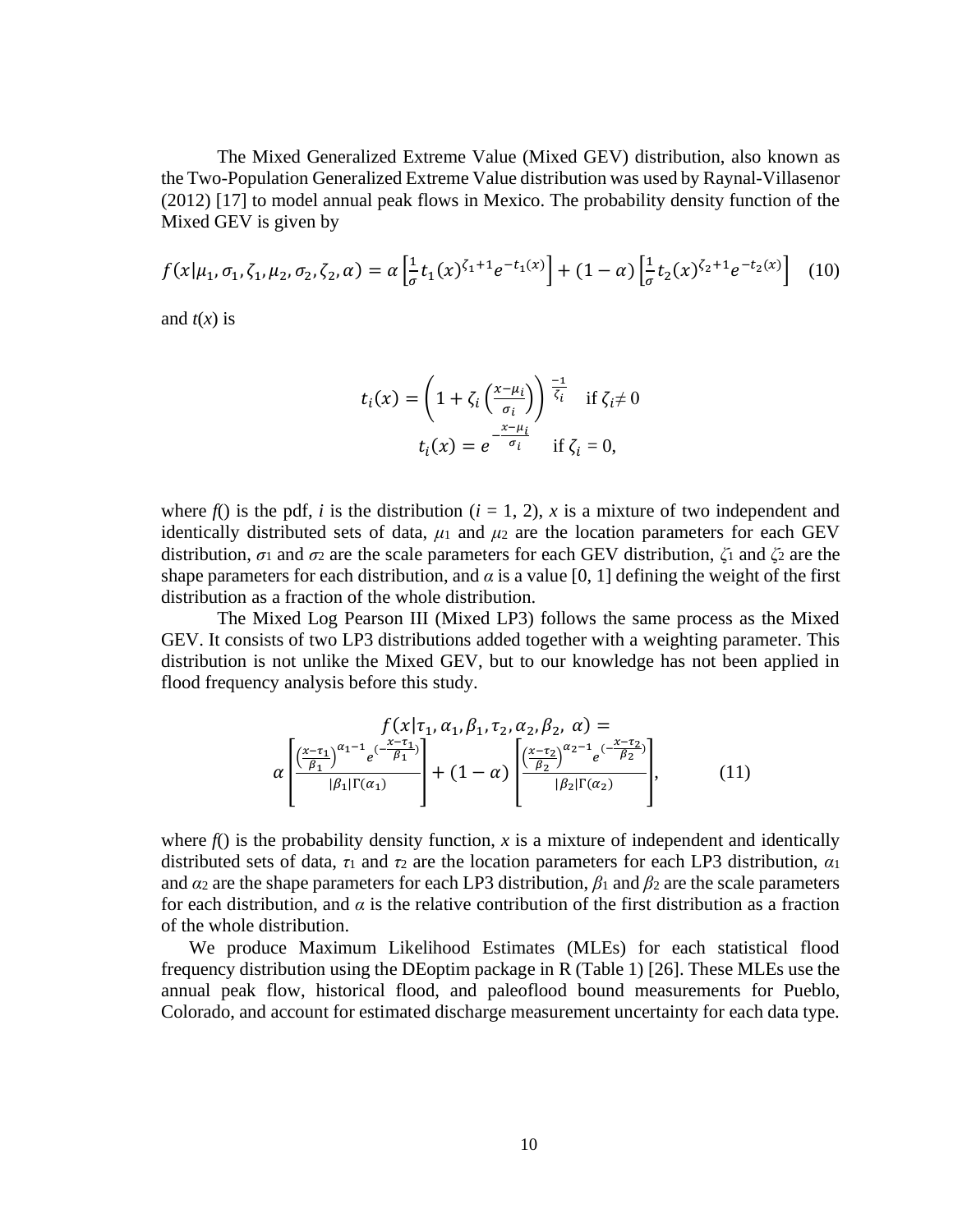# **2.4 Hydrograph Scaling**

Dam safety depends on both the ability to attenuate flood peaks by storing large volumes of water, and to pass high discharges without overtopping. To account for both factors, flood frequency analysis is combined with hydrograph scaling (Fig. 3). Hydrograph scaling creates a flood discharge time series by scaling a representative flood hydrograph to a peak flow. The method creates floods of constant durations, and volumes scaled with the peak flow. The scaled flood hydrographs are routed through the reservoir to determine the reservoir stage. The return period of the peak flow that causes the reservoir to overtop is calculated from the flood frequency curve. This return period is the estimated probability of dam failure by overtopping (Fig. 3). Though a number of flood, earthquake, and static failure scenarios may be relevant to dam safety [\[13\],](https://paperpile.com/c/CMPwlg/XAD7) to maintain the simplicity of this didactic analysis, we consider only dam overtopping.

We sample hydrograph and model uncertainty by considering three representative flood hydrographs and six potential flood frequency models. The three suitably representative flood hydrographs are obtained from three independent sources of information, a physical rainfall-runoff model [\[14\],](https://paperpile.com/c/CMPwlg/NHdf) a regionally representative PMF hydrograph [\[6\],](https://paperpile.com/c/CMPwlg/nGyx) and the flood of record [\[7\].](https://paperpile.com/c/CMPwlg/CMKZ) These hydrographs are time series of roughly durations of half-hour average discharges in units of  $m<sup>3</sup>s<sup>-1</sup>$ , with the exception of the 1921 flood, the largest flood in the gage record, which is linearly interpolated to half-hour increments from roughly four-hour increments measured during the flood. The hydrographs remain constant in duration while the discharge is scaled linearly such that the maximum half-hour averaged discharge matches the peak flow from the flood frequency curve that the flood hydrograph is being scaled to.

Reservoir stages are calculated by FLROUT, the Bureau of Reclamation flood routing program [\[13\].](https://paperpile.com/c/CMPwlg/XAD7) FLROUT uses rating curves of reservoir volume-stage and stage-discharge relationships to determine stage and outflows given flood hydrograph inflows for each halfhour time-step. For the dam safety assessment, overtopping peak flows are back-calculated by scaling each of the three flood hydrographs to the smallest peak flow that causes dam overtopping. The return periods for each of the three peak flows are then calculated for each flood frequency model. The method produces three estimates of dam overtopping return period for each flood frequency model. These three estimates are assumed to represent the range of possible dam overtopping return periods for each flood frequency model. In the results, we consider only the Log Pearson Type III and the Mixed GEV distribution results. The results from all six models can be reproduced from the open-source code for this analysis.

### **2.5 Flood hydrograph uncertainty**

Uncertainty in the shape of the flood hydrograph is important in the dam overtopping assessment. The duration of the flood and the volume of water delivered over the flood duration determines the flood peak attenuation capacity of the reservoir, and the magnitude of the peak flow through the emergency spillway. The flood hydrographs each last three days but differ in shape, resulting in different total flood volumes for the same peak flow (Fig. 4; Fig. 5).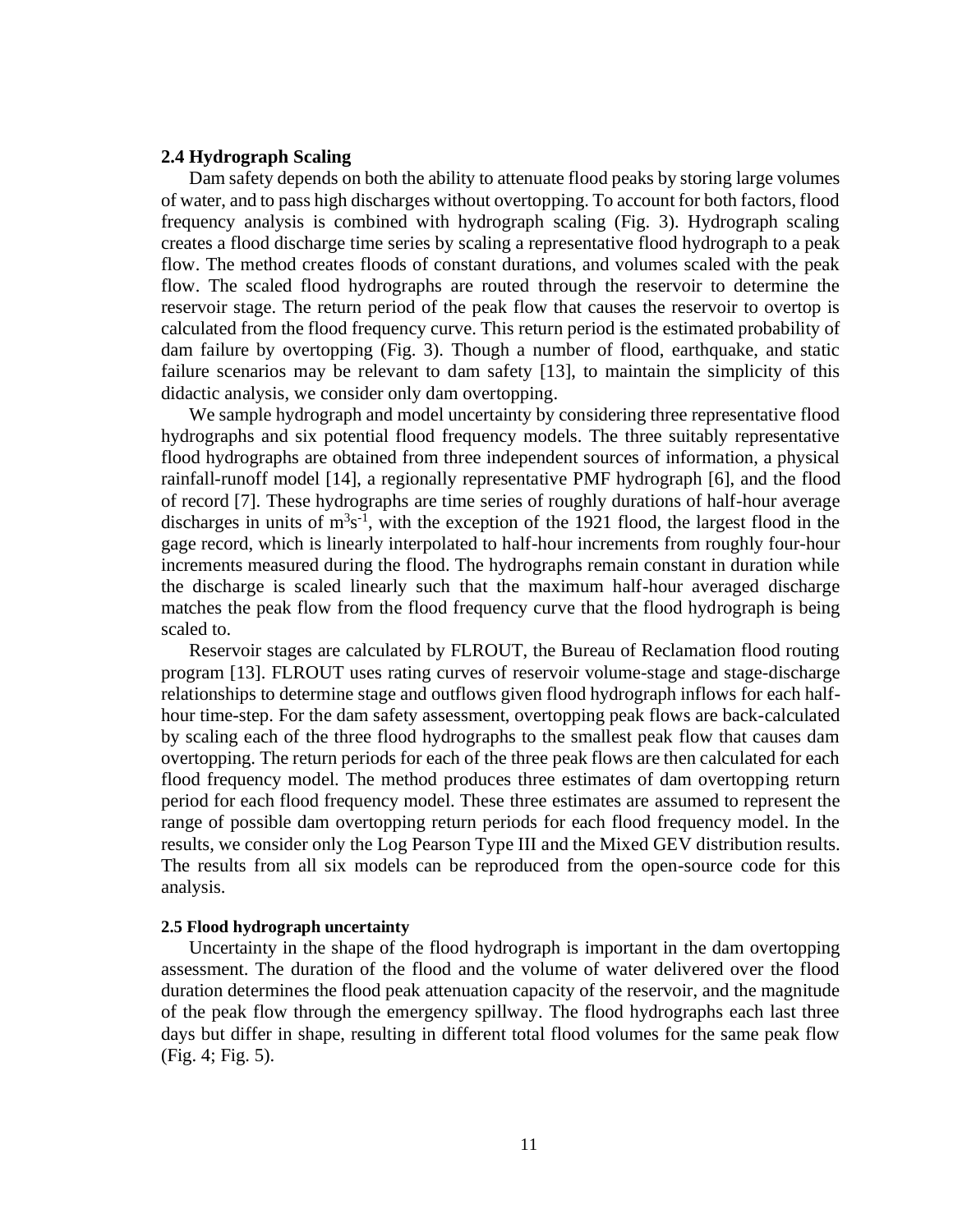

**Fig 4.** Differing shapes of each considered flood hydrograph as a function of time. Each possible flood hydrograph was scaled to the same reference peak flow.

The 1921 "great flood" hydrograph [\[13\]](https://paperpile.com/c/CMPwlg/XAD7) represents the highest peak flow on record. This hydrograph has the lowest volume to peak flow ratio of the three hydrographs (Fig. 4; Fig. 5). For the same peak flow, the reservoir must accommodate a smaller volume of water. The TREX hydrograph is the direct output of the TREX model from stochastic storm transposition, and represents the physically modeled reaction of the system to extreme rainfall [\[14\].](https://paperpile.com/c/CMPwlg/NHdf) The TREX hydrograph has the largest volume to peak flow ratio of the three hydrographs, and therefore delivers the largest volume for the same peak flow (Fig 4; Fig. 5). The PMF hydrograph is a regionally generalized hydrograph meant to be generally representative of extreme flood hydrographs across multiple watersheds in the hydroclimatic region [\[6\].](https://paperpile.com/c/CMPwlg/nGyx) The volume to peak flow ratio of the PMF hydrograph is between the 1921 and TREX flood hydrographs and represents the middle estimate (Fig 4; Fig 5).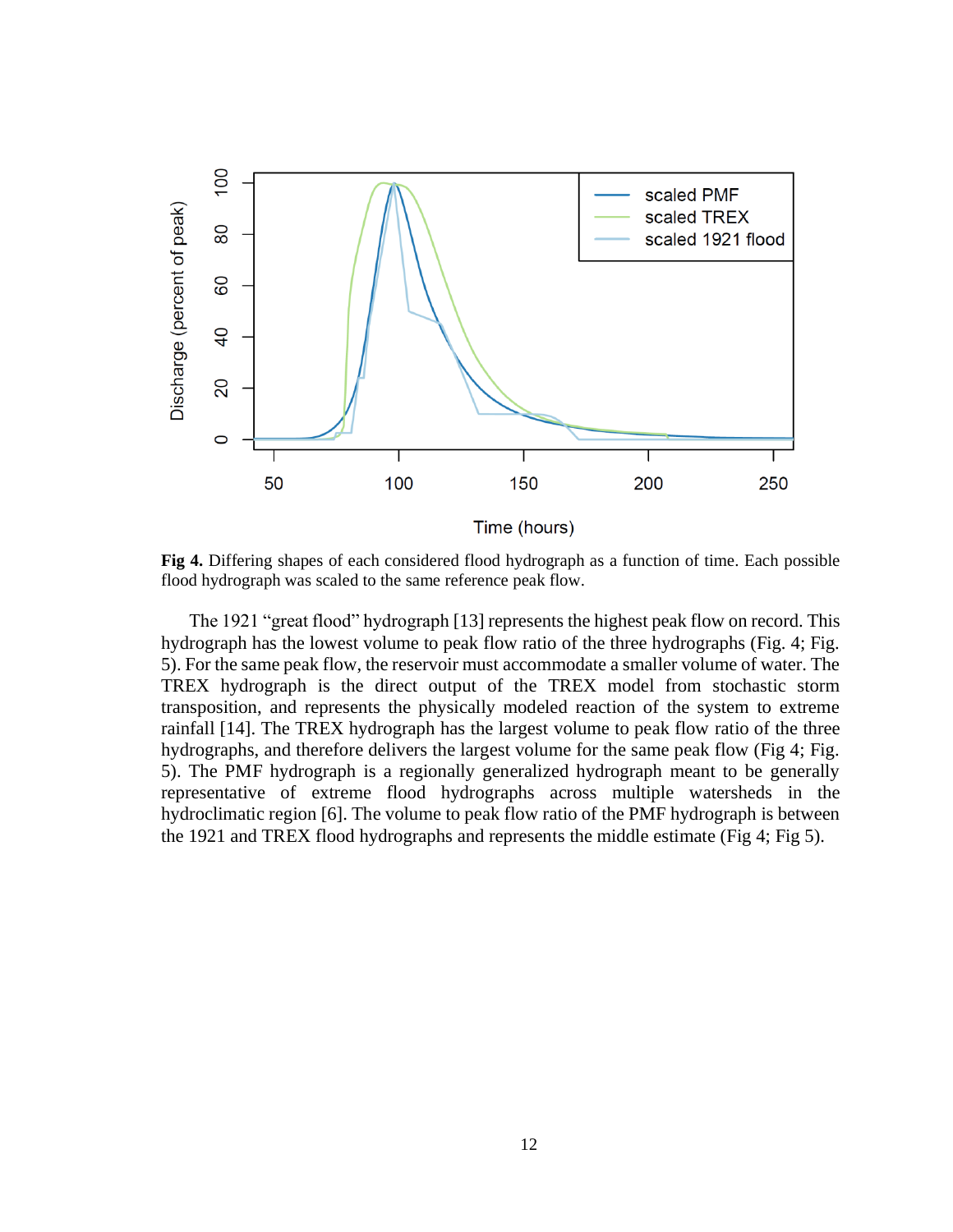

**Fig 5.** The cumulative volume of water delivered over the duration of each considered flood hydrograph as a function of time. Each considered flood hydrograph was scaled to the same reference peak flow.

We route the three potential flood hydrographs through the Pueblo Reservoir to account for hydrograph uncertainty in the dam safety assessment (Fig. 6). The hydrographs are routed with the United States Bureau of Reclamation FLROUT flood routing software [\[13\].](https://paperpile.com/c/CMPwlg/XAD7) Hydrograph scaling and routing determined the peak flows required for each flood hydrograph to overtop the Pueblo Dam (Fig. 3). We calculate the return periods of the overtopping peak flows for each statistical flood frequency model using the associated flood frequency curve. The return period of the overtopping peak flow determines the return period of dam overtopping and thus the safety of the dam (Fig. 3). Accounting for hydrograph uncertainty changes what would be a deterministic estimate of the relationship between flood exceedance probability and reservoir elevation for each distribution into a cone of uncertainty.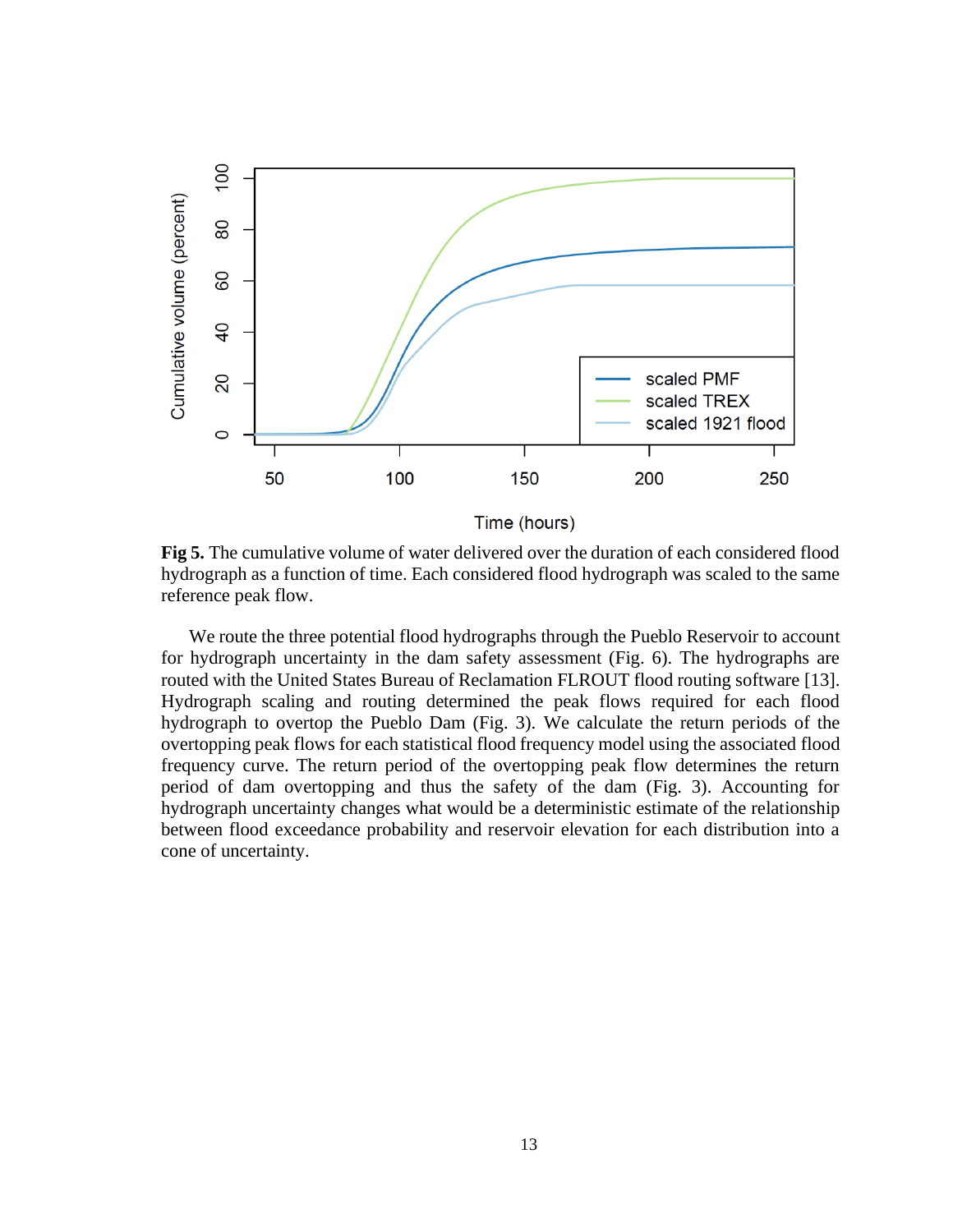

Flood duration (hours)

**Fig 6.** Reservoir stage response to each considered flood hydrograph scaled to the 1921 flood peak flow. Differences in cumulative water delivered by each flood hydrograph produce differing reservoir stage responses, and different levels of hazard. The flood pool consists of the extra available storage in the reservoir allotted to flood control. The emergency spillway is at the top of the flood pool. The reservoir crest represents the maximum possible water surface elevation in the reservoir before overtopping. We used FLROUT to route the flood hydrographs.

#### **2.6 Assessing dam safety**

We classify dam's overtopping-related safety as "meets regulation", "uncertain", or "does not meet regulation" for each distribution based on the return periods of the overtopping floods (Fig. 3). We define the "uncertain" safety interval as return periods between 131,000 and 376,000 years, and the "meets regulations" interval as return periods greater than 376,000 years, while the "does not meet regulations" interval is return periods less than 131,000 years.

# **3. Results**

Mixed LP3 and Mixed GEV distributions have complex likelihood spaces due to strong parameter correlations. We assess the performance of the optimization algorithm [\[26\]](https://paperpile.com/c/CMPwlg/7l2J) for maximum likelihood estimation via a simulation study. We compare two independents (each starting from a different random seed) MLEs for each distribution to assess the convergence of the algorithm to the global maximum. For the Mixed LP3, the two MLEs differ by 0% at seven significant figures. For the Mixed GEV, the two MLEs differ by roughly 0.9%. We calculate two more independent MLEs, show that predictions of the 100 and 1,000-year return period floods do not differ largely, and use the highest log-likelihood MLE of the four estimates. We calculate the Akaike Information Criterion (AIC) [\[27\]](https://paperpile.com/c/CMPwlg/vVvT) and Bayesian Information Criterion (BIC) [\[28\]](https://paperpile.com/c/CMPwlg/npwY) of each model fit to determine goodness-of-fit for each distribution (Table 1). These goodness-of-fit criteria inform the assessment of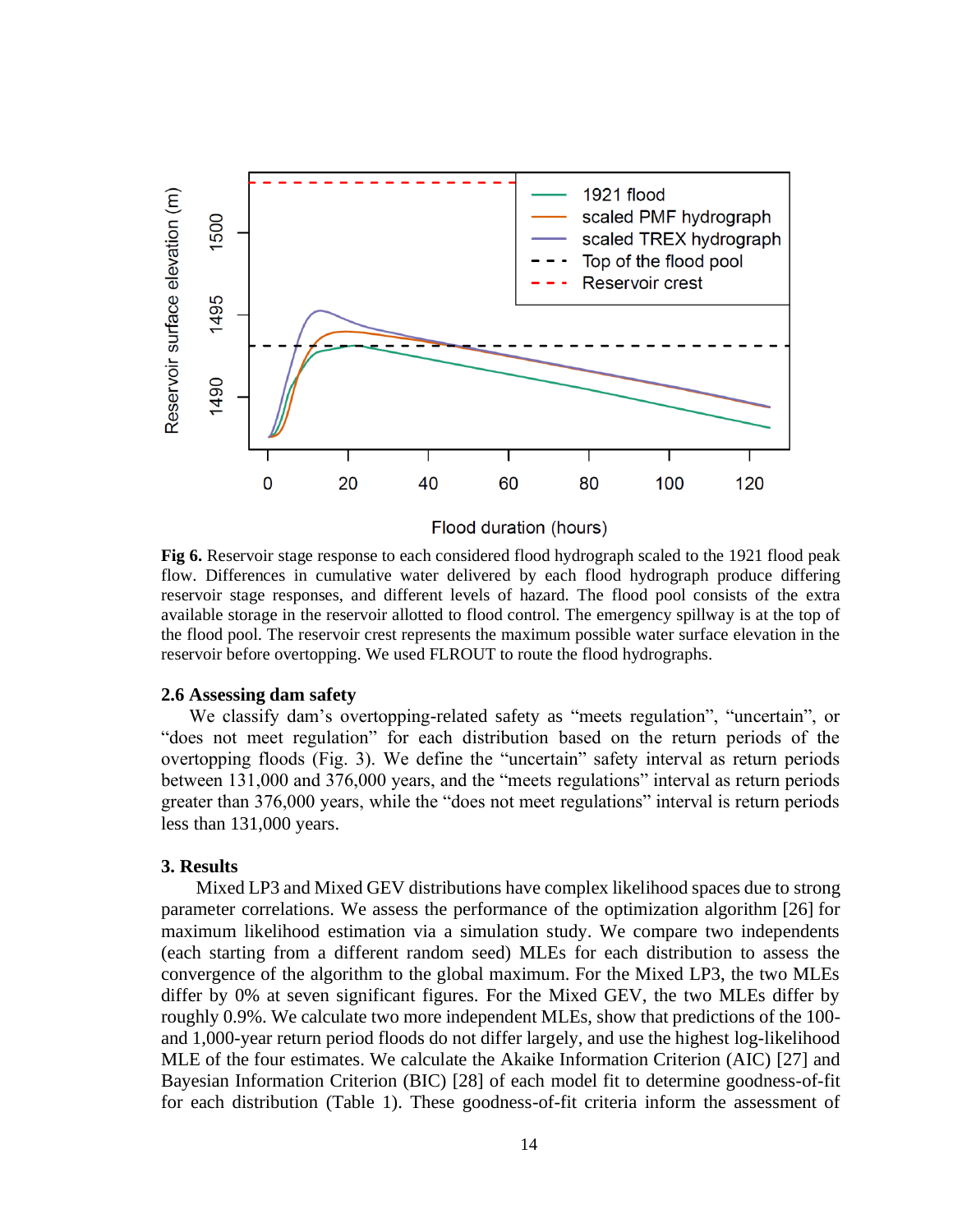whether the model choice is subject to overfitting by penalizing models for both higher numbers of parameters and for lower likelihoods.

## **3.1 Best model fit**

The Mixed GEV distribution is the best distribution choice according to both AIC and BIC (Table 1). The LP3 is the 4th best fit by the BIC and the 5th best fit by the AIC. Both goodness-of-fit criteria are designed to protect against overfitting, however, the BIC penalizes over parameterization more heavily than the AIC. Our findings support our hypothesis that a mixed distribution model better represents the peak flow data at Pueblo, Colorado (Table 1).

**Table 1** Statistical model types considered in this study, numbers of parameters, and goodness-offit criteria. The models are compared with two goodness-of-fit criteria, the Bayesian Information Criterion (BIC), and the Akaike Information Criterion (AIC). Bold font denotes the chosen model for each metric.

| <b>Type</b>  | <b>Parameters</b> | BIC              | <b>AIC</b>        | <b>Statistical model</b>           |
|--------------|-------------------|------------------|-------------------|------------------------------------|
| Single       | 2                 |                  | 1086.763 1081.878 | Log Normal (LN2)                   |
| Single       | 3                 | 1077.45          | 1070.122          | Log Pearson III (LP3)              |
| Single       | 3                 | 1075.738 1068.41 |                   | Generalized Extreme Value (GEV)    |
| Mixed        | 4                 |                  | 1075.557 1065.786 | Two Component Extreme Value (TCEV) |
| Mixed        | 7                 |                  | 1081.016 1063.918 | Mixed LP3                          |
| <b>Mixed</b> | 7                 |                  | 1044.062 1026.963 | <b>Mixed GEV</b>                   |

# **3.2 Dam safety**

The Mixed GEV model predicts higher-discharge events at greater than 104-year return periods relative to the LP3 model, with greater differences at higher return periods. The Mixed GEV predicts higher discharges for events exceeding 104-year return periods, compared to the LP3 model, supporting our second hypothesis that a single-distribution model may under-represent the risk of overtopping at Pueblo Dam. Note, however, that the Mixed GEV model fit still underestimates the size of The Great Flood of 1921 and the paleoflood bound. Nevertheless, the Mixed GEV model underestimates the magnitude of rare events substantially less than the LP3 model (Fig. 7).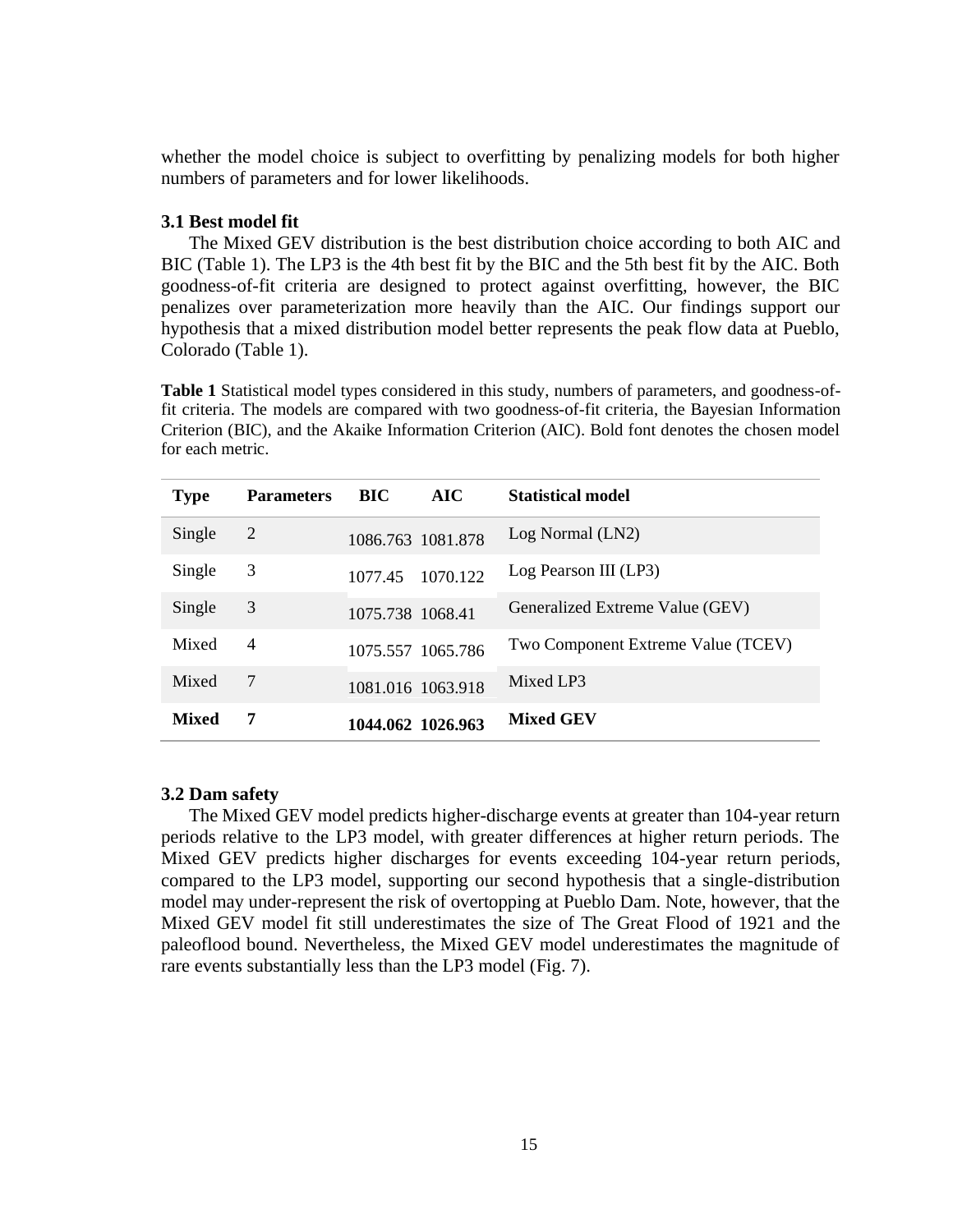

Return period (years)

**Fig 7.** Return period plot of the Log Pearson III (LP3) and Mixed Generalized Extreme Value (Mixed GEV) distributions for Pueblo, Colorado.

Switching from the method currently recommended by regulation (LP3) to the statistically better fitting model (Mixed GEV) changes the dam safety classification. Using the three selected hydrographs to represent a reasonable range of outcomes, the LP3 model estimates overtopping return periods of 119,000 to 663,000 years, spanning the range of "meeting", "being uncertain about", and "meeting" the current United States Bureau of Reclamation regulation return periods, 131,000 to 376,000 years (England et al., 2006). However, Mixed GEV model estimates are approximately one order of magnitude shorter, 25,000 to 44,000 years, and do not meet current United States Bureau of Reclamation regulations in any of the three hydrograph scenarios (Fig. 8).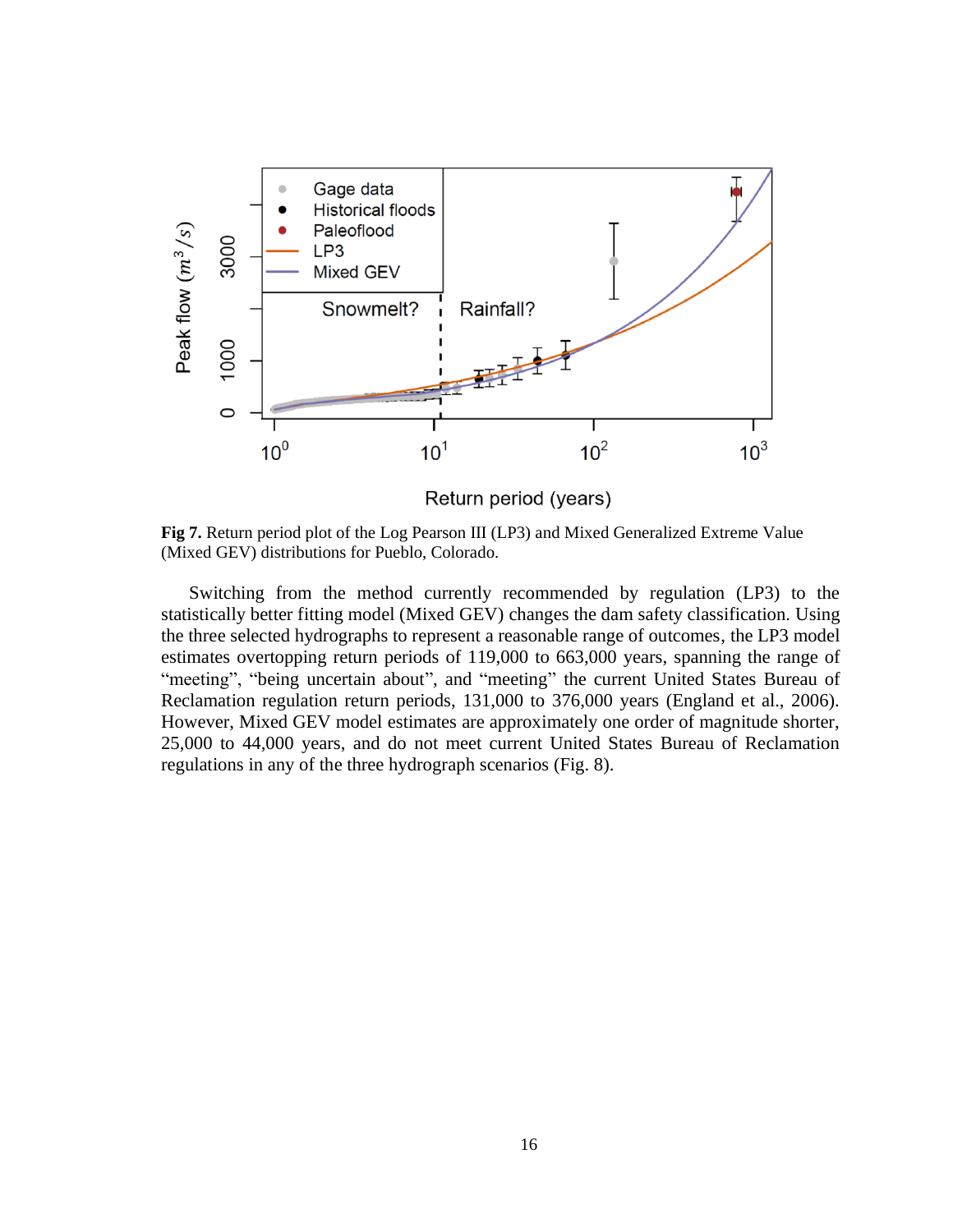

**Fig 8.** Return period plot of reservoir water stage. The bands show uncertainty in reservoir stage for a given peak flow due to flood hydrograph choice.

Flood hydrograph uncertainty presents roughly half an order of magnitude of uncertainty in dam overtopping return periods. This is secondary to model structural uncertainty, which accounts for approximately one order of magnitude in dam overtopping return periods (Fig. 8). Still, this large source of uncertainty is critical for decisions about dam safety (Fig. 8).

## **4. Discussion**

### **4.1 Caveats**

This case study focuses on method development, model intercomparison, and establishing motivation for further research. This raises several caveats, and the results are not appropriate for actual risk assessments and decision making. For example, we explore mixed distribution statistical flood frequency analysis as a method to account for multiple flood-generating mechanisms while building on existing, computationally efficient approaches to risk characterization. This is only one method of dam safety assessment and is not necessarily the optimal method for the safety assessment of the Pueblo Dam [\[5\].](https://paperpile.com/c/CMPwlg/win9) Rather, the study presents the capabilities of mixed distribution flood frequency models to address mixed annual peak flows without prior knowledge of the physical causes of individual annual peak flows. Additionally, we argue for further consideration of mixed distributions based on the potentially large impacts on assessed flood infrastructure safety.

We focus on Pueblo dam as a case study because the Pueblo Dam is a well-studied area subject to an impactful safety question. The dam safety assessment performed in the study is presented for illustrative purposes rather than actionable results. We present an argument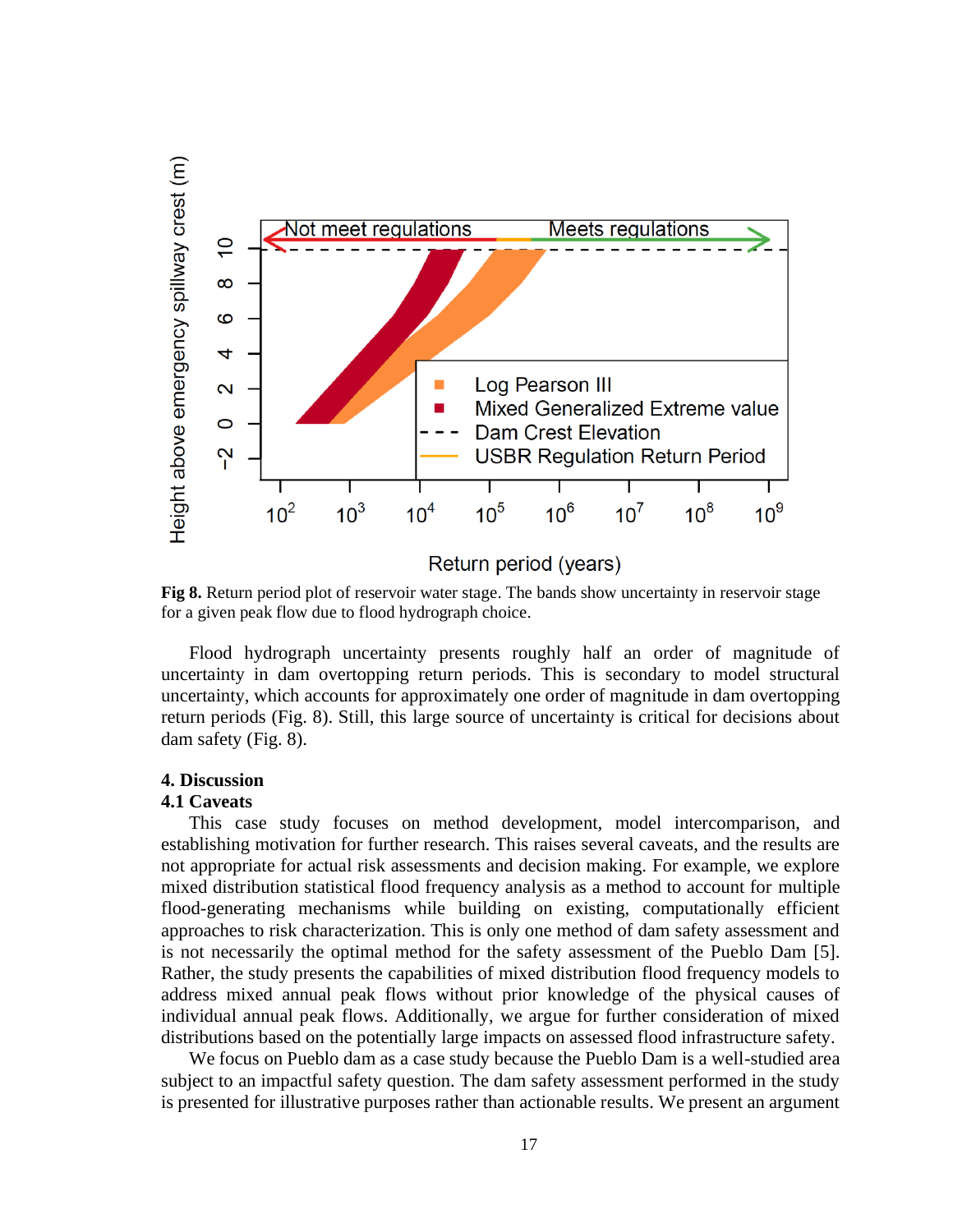for further investigation of mixed distributions, particularly the Mixed GEV, rather than a complete set of methods for flood frequency analysis and dam safety assessment.

Statistical flood frequency analysis is an important aspect of dam and levee safety assessments, however extrapolation to return periods of 376,000 years from the data available in this analysis, (namely 81 years of gage data, three historical floods, and one approximately 785-year return period paleoflood bound), and indeed the data available in most applications of flood frequency analysis, is subject to substantial statistical and model structural uncertainty. The Bureau of Reclamation recommends physically-based modeling approaches for extreme, high return period events for this reason [\[5,14\].](https://paperpile.com/c/CMPwlg/win9+NHdf) However, it should also be noted that physically based methods are subject to large uncertainties in watershed and storm behavior, particularly when considering extreme events [\[14\].](https://paperpile.com/c/CMPwlg/NHdf)

We use the robust goodness-of-fit metrics to identify a distribution in an area with two known physical mechanisms of floods and a hypothesized mixed distribution. More testing is necessary before a similar analytical approach is applied without a strong physical justification.

This study uses both AIC and BIC to assess goodness-of-fit and perform model choice. The metrics are derived from different assumptions and calculated with different equations, but are both widely used and accepted as model selection criteria that properly protect against overfitting. Due to the asymptotic nature of these metrics and the small sample size, we strongly recommend caution when these metrics do not clearly agree on a best-fit distribution.

The analysis samples hydrograph uncertainty by repeating the safety assessment using three available flood hydrographs from three independent sources and assuming each is equally likely, and considering no other hydrograph shapes. Further quantification of flood hydrograph variability and uncertainty is an open area of research. These caveats imply that this illustrative analysis is not to be used to assess actual hazards.

# **4.2. Implications**

This study illustrates the importance of considering the physical context of statistical models and accounting for mixed distributions where they are present. It also proposes using robust goodness-of-fit metrics to identify mixed distributions with statistical models in flood frequency analysis. Accounting for mixed distributions in risk assessments could result in better statistics and potentially substantial improvements in assessed safety. This has implications for flood risk management developed to satisfy statistically-based design criteria at any locations where multiple physical drivers cause floods.

The LP3 distribution underestimates greater than roughly 105-year return period floods as compared to the Mixed GEV. Underestimations are greater for larger return periods. The 100-year flood calculated by the LP3 fit is a roughly 100-year flood based on the Mixed GEV fit, however, the 500-year flood calculated by the LP3 fit is a roughly 325-year flood based on the Mixed GEV fit, and the 1000-year flood calculated by the LP3 fit is a roughly 525-year flood based on the Mixed GEV fit.

In this analysis, we consider the case of Pueblo, Colorado, where snowmelt causes the majority of peak flows, but in some years extreme rainfall causes peak flows higher than most snowmelt-driven floods. Accounting for the mixed distribution changes the safety assessment of the Pueblo Dam in this didactic example. However, mixed distributions may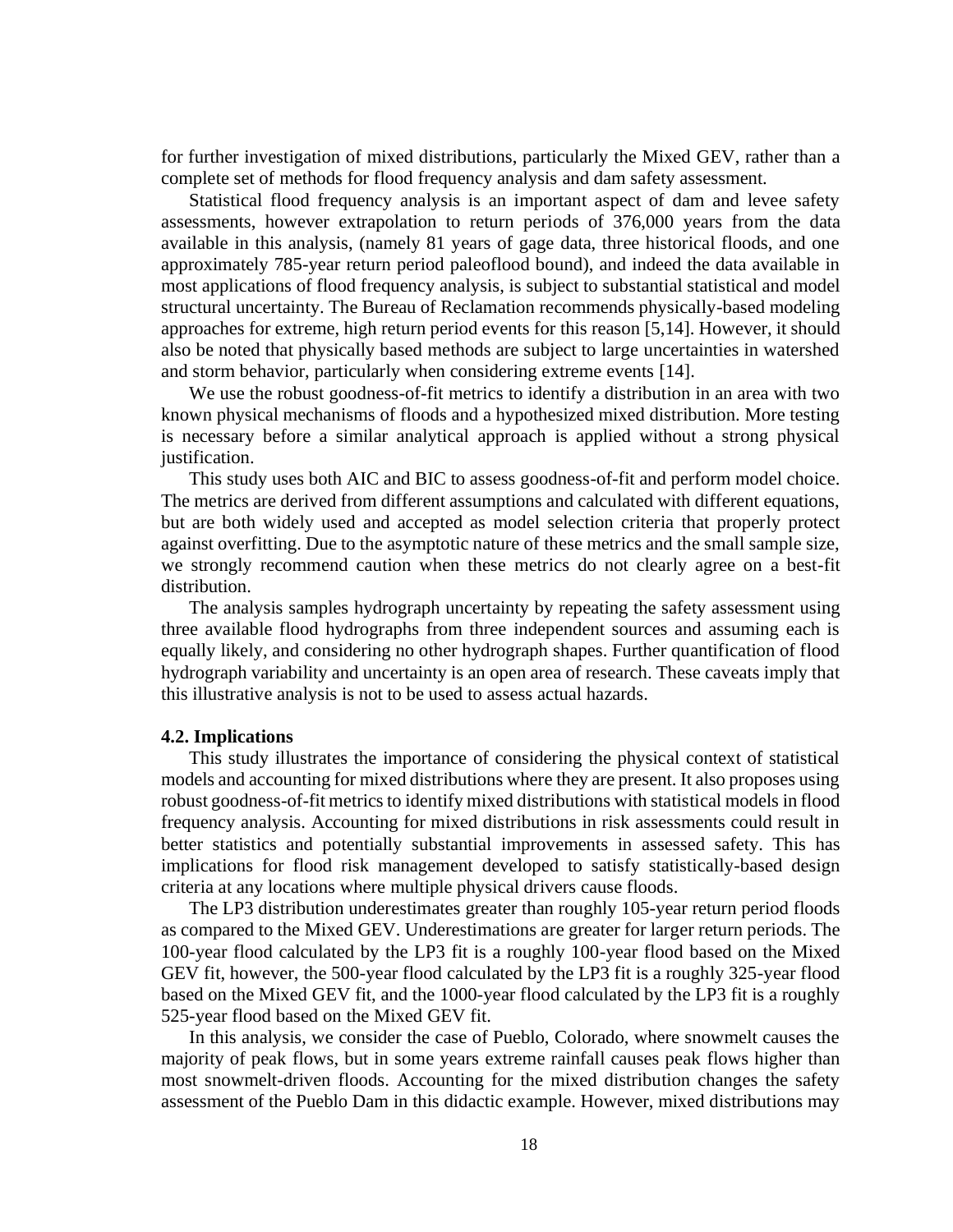be present but unaccounted for in many other flood-prone areas. Mixed distributions are already well documented in the Front Range of the Rocky Mountains [\[10,11\].](https://paperpile.com/c/CMPwlg/AnnX+rcHx) Additionally, mixed distributions are posited in mountainous Italian watersheds due to multiple rainstorm types [\[9\],](https://paperpile.com/c/CMPwlg/ml7J) and there is the potential for mixed distributions where tropical cyclones dominate the most extreme rainfall events such as the East Coast of the United States [\[29\].](https://paperpile.com/c/CMPwlg/kpde) This study has potentially broad implications for flood risk assessments across many regions and flood causes.

We develop methods for identifying mixed distributions and illustrate the importance of accounting for mixed distribution in flood risk analysis, however, we illustrate the numerous difficulties of predicting the size of a roughly 100,000-to-400,000-year return period flood and building to it based on the very limited data available. The best fit statistical method suggests that the dam does not meet current safety regulations for overtopping return periods, while the stochastic storm transposition and rainfall-runoff model approach concludes the dam does meet safety regulations. Additionally, both assessments are associated with large and currently unquantified uncertainties, including climate change.

In the face of extreme statistical and model structural uncertainty, an alternative method may be to adopt adaptive safety standards focused on minimizing loss of life in the case of a disaster. These standards could include improved early warning systems, efficient evacuation plans, or encouraging non-housing development in the potential flood zone. These methods may be a more desirable option for the community given deep uncertainty and finite resources. This study does not address potential tradeoffs between dam safety and increased flood survivability, economic or social, however, these are open questions.

# **5 Conclusions**

We use statistical flood frequency models and goodness-of-fit criteria that account for overfitting to assess the presence of a mixed distribution of annual peak flows at the Pueblo Dam. We confirm the presence of mixed distributions of annual peak flows with this method. While caution and further testing are clearly needed, this method may be used to test for the existence of mixed distributions in peak discharges, and more accurately model them, at other locations where current methods can be improved. These methods may help to address shortcomings in the identification and treatment of mixed distributions in flood frequency analysis [8] by contributing to a better understanding of how to identify and deal with mixed distributions.

We find that the mixed GEV is the best model for detecting and representing mixed distribution peak flows. We recommend this model for further investigation. However, the seven-parameter nature of the distribution makes fitting it by maximum likelihoods difficult. Ignoring mixed distributions of peak flows where they are present can lead to serious underestimation of extreme events, as exemplified in this case study. The LP3 distribution fit shows the dam may be safe, uncertain, or unsafe, depending on the choice of flood hydrograph. However, in all flood hydrograph cases, the Mixed GEV predicts the dam does not meet current regulations based on the United States Bureau of Reclamation safety regulations and the loss of life assessment [\[13\].](https://paperpile.com/c/CMPwlg/XAD7)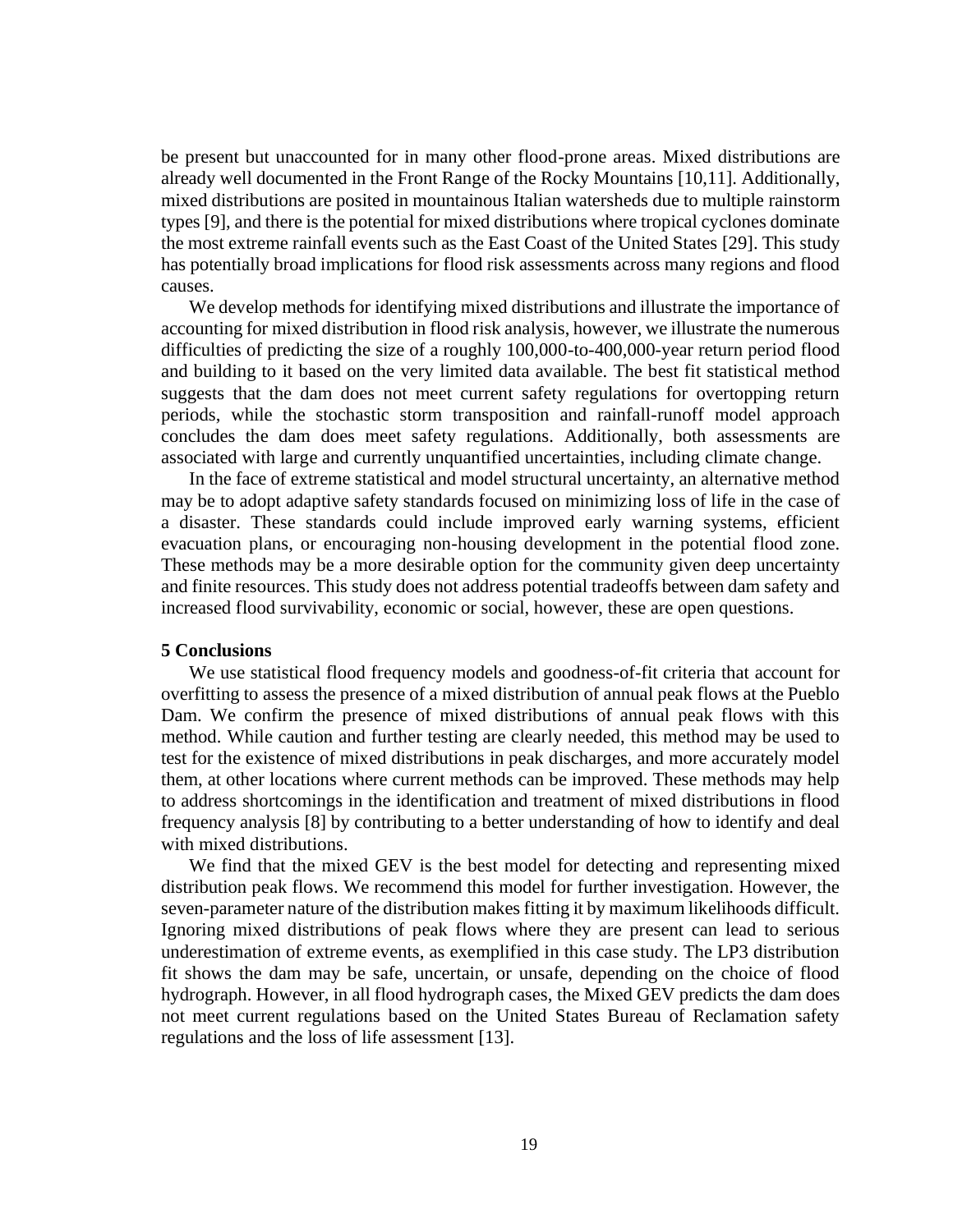# **Acknowledgments**

We thank the members of the Keller research group for thoughtful discussions about this work. We would also like to thank John F England, Jr. for sharing the TREX hydrographs and for incredibly helpful recommended readings. Special thanks to Randy Miller for reviewing and testing the reproducibility of the analysis code. This study was partially cosupported by the US Department of Energy, Office of Science through the Program on Coupled Human and Earth Systems (PCHES) under DOE Cooperative Agreement No. DE-SC0016162 and the Penn State Center for Climate Risk management. Any opinions, findings and conclusions or recommendations expressed in this material are those of the authors and do not necessarily reflect the views of the funding entities. All coauthors contributed to the interpretation of the results, writing, and revision of the manuscript. The authors do not have any conflicts of interest to declare.

# **Code Availability and Disclaimer**

All results, model codes, analysis codes, data, and model outputs used for analysis are freely available from [https://github.com/pches/FFA-mixed-distributions](https://nam10.safelinks.protection.outlook.com/?url=https%3A%2F%2Fgithub.com%2Fpches%2FFFA-mixed-distributions&data=04%7C01%7Csanjibsharma%40psu.edu%7C676600fc1e744d682d5e08d967de87dd%7C7cf48d453ddb4389a9c1c115526eb52e%7C0%7C0%7C637655029088086293%7CUnknown%7CTWFpbGZsb3d8eyJWIjoiMC4wLjAwMDAiLCJQIjoiV2luMzIiLCJBTiI6Ik1haWwiLCJXVCI6Mn0%3D%7C3000&sdata=vazbkLXGmTN1VoFCLJj9AJBEa9UuT4ZVCzl6d01KoGQ%3D&reserved=0) and are distributed under the GNU general public license. The datasets, software tools, results, and other resources related to this analysis are provided as-is without warranty of any kind, express or implied. In no event shall the authors or copyright holders be liable for any claim, damages, or other liability in connection with the use of these resources.

# **Data Availability**

The United States Geological Survey stream gage annual peak flow record (USGS, 2018a) for this study is available from USGS gage 07099500 at [https://nwis.waterdata.usgs.gov/nwis/peak?site\\_no=07099500&agency\\_cd=USGS&forma](https://nwis.waterdata.usgs.gov/nwis/peak?site_no=07099500&agency_cd=USGS&format=rdb) [t=rdb](https://nwis.waterdata.usgs.gov/nwis/peak?site_no=07099500&agency_cd=USGS&format=rdb) and is automatically downloaded through the freely available open-source code for this study. The historical flood data was compiled from Hafen (1948), Baker and Hafen (1927), Campbell (1922), and Follansbee and Jones (1922) and published in England et al. (2010). The paleoflood data is collected and published in England et al. (2010).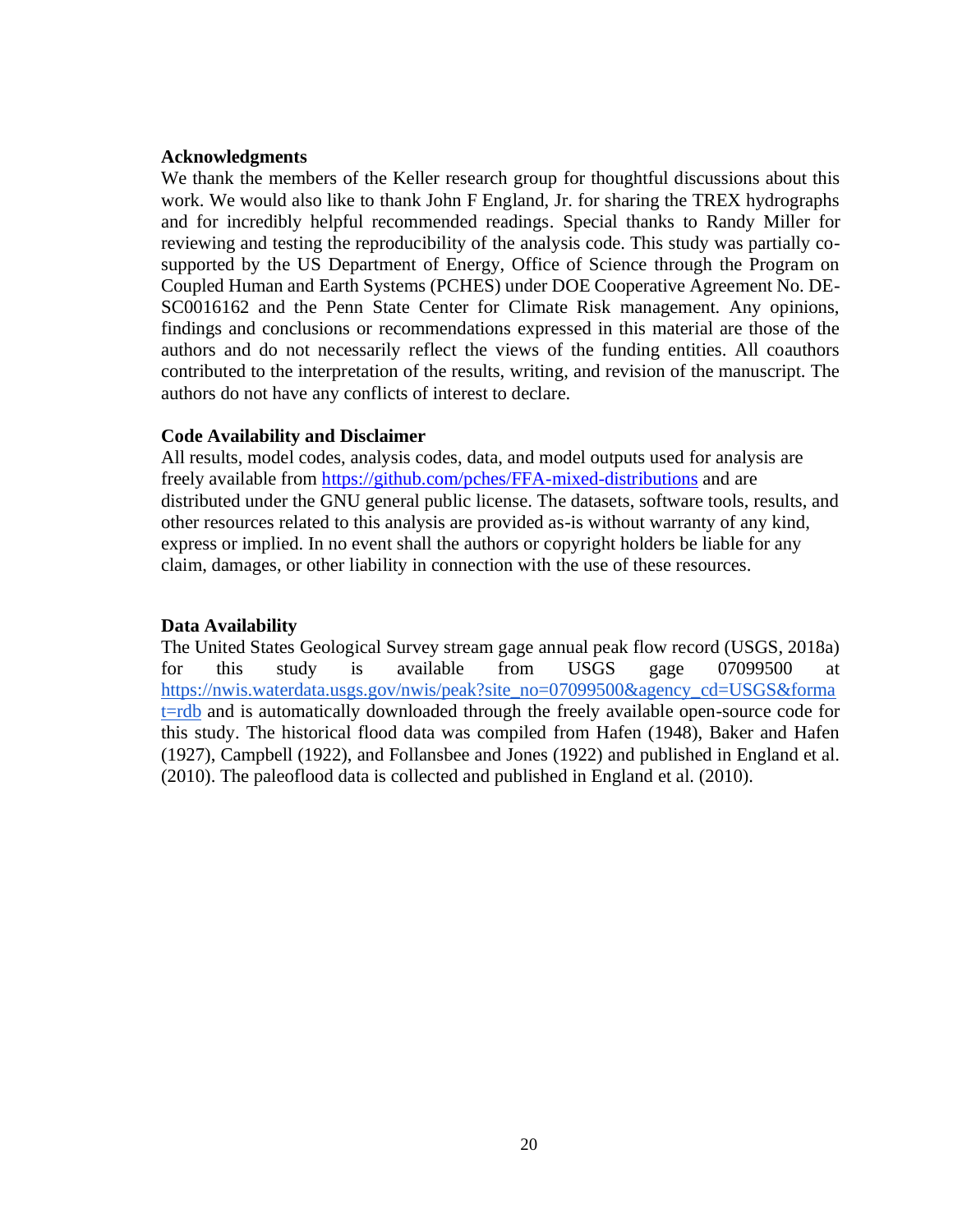### **Reference**

- 1. [Ho M, Lall U, Allaire M, Devineni N, Kwon HH, Pal I, et al. The future role of dams in the](http://paperpile.com/b/CMPwlg/VUkU)  [United States of America. Water Resour Res. 2017;53: 982–998. doi:](http://paperpile.com/b/CMPwlg/VUkU)[10.1002/2016wr019905](http://dx.doi.org/10.1002/2016wr019905)
- 2. [National Research Council, Division on Earth and Life Studies, Board on Earth Sciences and](http://paperpile.com/b/CMPwlg/dEwD)  [Resources, Committee on Geological and Geotechnical Engineering, Committee on](http://paperpile.com/b/CMPwlg/dEwD)  [Integrating Dam and Levee Safety and Community Resilience. Dam and Levee Safety and](http://paperpile.com/b/CMPwlg/dEwD)  [Community Resilience: A Vision for Future Practice. National Academies Press; 2012.](http://paperpile.com/b/CMPwlg/dEwD)  [Available:](http://paperpile.com/b/CMPwlg/dEwD) <https://play.google.com/store/books/details?id=ovu9DwAAQBAJ>
- 3. [Ellingwood B, Corotis RB, Boland J, Jones NP. Assessing cost of dam failure. J water resour](http://paperpile.com/b/CMPwlg/D5ke)  [plan manag. 1993;119: 64–82. doi:](http://paperpile.com/b/CMPwlg/D5ke)[10.1061/\(asce\)0733-9496\(1993\)119:1\(64\)](http://dx.doi.org/10.1061/(asce)0733-9496(1993)119:1(64))
- 4. [Foster M, Fell R, Spannagle M. The statistics of embankment dam failures and accidents. Can](http://paperpile.com/b/CMPwlg/LhoS) [Geotech J. 2000;37: 1000–1024. doi:](http://paperpile.com/b/CMPwlg/LhoS)[10.1139/t00-030](http://dx.doi.org/10.1139/t00-030)
- 5. [Swain RE, England JF, Bullard KL, Raff DA. Guidelines for evaluating hydrologic hazards.](http://paperpile.com/b/CMPwlg/win9)  [US Department of the Interior, Bureau of Reclamation; 2006.](http://paperpile.com/b/CMPwlg/win9)
- 6. [Bullard KL, Leverson V. Pueblo Dam, Fryingpan-Arkansas Project Probable Maximum](http://paperpile.com/b/CMPwlg/nGyx)  [Flood \(PMF\) Study. Flood Section, Bureau of Reclamation, Denver, CO, Dated June. 1991.](http://paperpile.com/b/CMPwlg/nGyx)
- 7. [England JF. Flood Frequency and Design Flood Estimation Procedures in the United States:](http://paperpile.com/b/CMPwlg/CMKZ)  [Progress and Challenges. Australasian Journal of Water Resources. 2011;15: 33–46.](http://paperpile.com/b/CMPwlg/CMKZ)  [doi:](http://paperpile.com/b/CMPwlg/CMKZ)[10.1080/13241583.2011.11465388](http://dx.doi.org/10.1080/13241583.2011.11465388)
- 8. [England JF Jr, Cohn TA, Faber BA, Stedinger JR, Thomas WO Jr, Veilleux AG, et al.](http://paperpile.com/b/CMPwlg/lbAg)  [Guidelines for determining flood flow frequency—Bulletin 17C. Techniques and Methods.](http://paperpile.com/b/CMPwlg/lbAg)  [US Geological Survey; 2019. doi:](http://paperpile.com/b/CMPwlg/lbAg)[10.3133/tm4b5](http://dx.doi.org/10.3133/tm4b5)
- 9. [Rossi F, Fiorentino M, Versace P. Two-component extreme value distribution for flood](http://paperpile.com/b/CMPwlg/ml7J)  [frequency analysis. Water Resour Res. 1984;20: 847–856. doi:](http://paperpile.com/b/CMPwlg/ml7J)[10.1029/wr020i007p00847](http://dx.doi.org/10.1029/wr020i007p00847)
- 10. [England JF, Godaire JE, Klinger RE, Bauer TR, Julien PY. Paleohydrologic bounds and](http://paperpile.com/b/CMPwlg/AnnX)  [extreme flood frequency of the Upper Arkansas River, Colorado, USA. Geomorphology .](http://paperpile.com/b/CMPwlg/AnnX)  [2010;124: 1–16. doi:](http://paperpile.com/b/CMPwlg/AnnX)[10.1016/j.geomorph.2010.07.021](http://dx.doi.org/10.1016/j.geomorph.2010.07.021)
- 11. [Jarrett RD, Costa JE. Evaluation of the Flood Hydrology in the Colorado Front Range Using](http://paperpile.com/b/CMPwlg/rcHx)  [Precipitation, Streamflow, and Paleoflood Data for the Big](http://paperpile.com/b/CMPwlg/rcHx) Thompson River Basin. [Department of the Interior, U.S. Geological Survey; 1988. Available:](http://paperpile.com/b/CMPwlg/rcHx)  <https://play.google.com/store/books/details?id=wXDuAAAAMAAJ>
- 12. [Barth Nancy A., Villarini Gabriele, White Kathleen. Accounting for Mixed Populations in](http://paperpile.com/b/CMPwlg/1z39)  [Flood Frequency Analysis: Bulletin 17C Perspective. J Hydrol Eng. 2019;24: 04019002.](http://paperpile.com/b/CMPwlg/1z39)  [doi:](http://paperpile.com/b/CMPwlg/1z39)[10.1061/\(ASCE\)HE.1943-5584.0001762](http://dx.doi.org/10.1061/(ASCE)HE.1943-5584.0001762)
- 13. [England JF, Klawon JE, Klinger RE, Bauer TR. Flood Hazard Study, Pueblo Dam, Colorado.](http://paperpile.com/b/CMPwlg/XAD7)  [US Department of the Interior, Bureau of Reclamation; 2006.](http://paperpile.com/b/CMPwlg/XAD7)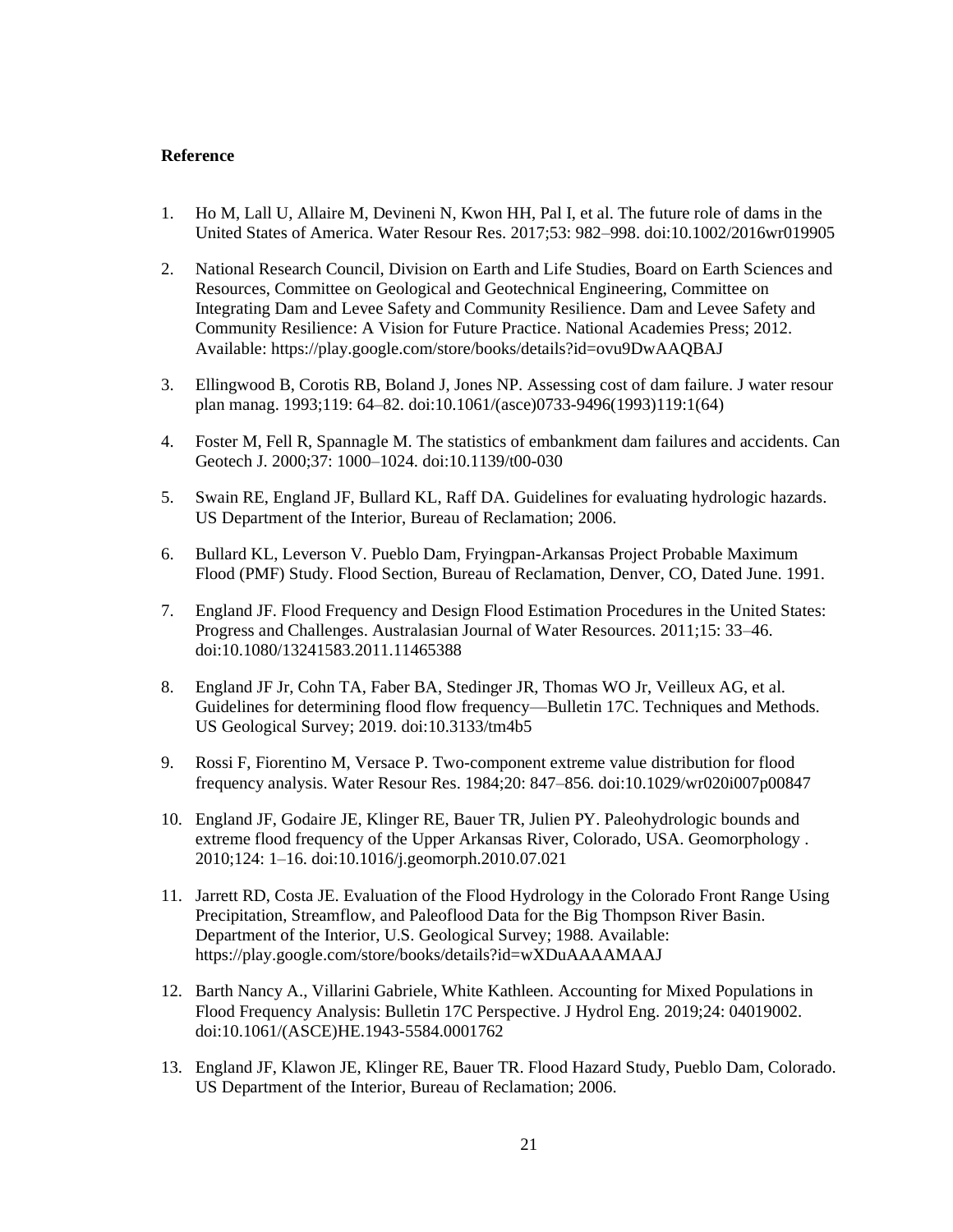- 14. [England JF, Julien PY, Velleux ML. Physically-based extreme flood frequency with](http://paperpile.com/b/CMPwlg/NHdf)  [stochastic storm transposition and paleoflood data on large watersheds. J Hydrol. 2014;510:](http://paperpile.com/b/CMPwlg/NHdf)  [228–245. doi:](http://paperpile.com/b/CMPwlg/NHdf)[10.1016/j.jhydrol.2013.12.021](http://dx.doi.org/10.1016/j.jhydrol.2013.12.021)
- 15. [O'Connell DRH, Ostenaa DA, Levish DR, Klinger RE. Bayesian flood frequency analysis](http://paperpile.com/b/CMPwlg/FMtt)  with paleohydrologic bound data. Water Resour Res. 2002;38: 16–1–16–13. [doi:](http://paperpile.com/b/CMPwlg/FMtt)[10.1029/2000wr000028](http://dx.doi.org/10.1029/2000wr000028)
- 16. [Stedinger JR, Cohn TA. Flood Frequency Analysis](http://paperpile.com/b/CMPwlg/APyH) With Historical and Paleoflood [Information. Water Resour Res. 1986;22: 785–793. doi:](http://paperpile.com/b/CMPwlg/APyH)[10.1029/WR022i005p00785](http://dx.doi.org/10.1029/WR022i005p00785)
- 17. [Raynal-Villasenor JA, Others. Maximum likelihood parameter estimators for the two](http://paperpile.com/b/CMPwlg/UALO)  [populations GEV distribution. Int J Res Rev Appl Sci. 2012;11: 350–357. Available:](http://paperpile.com/b/CMPwlg/UALO)  [https://www.researchgate.net/profile/Jose-Raynal-](https://www.researchgate.net/profile/Jose-Raynal-Villasenor/publication/233921784_Maximum_Likelihood_Parameter_Estimators_for_the_Two_Populations_GEV_Distribution/links/00b4952f16f1438912000000/Maximum-Likelihood-Parameter-Estimators-for-the-Two-Populations-GEV-Distribution.pdf)[Villasenor/publication/233921784\\_Maximum\\_Likelihood\\_Parameter\\_Estimators\\_for\\_the\\_T](https://www.researchgate.net/profile/Jose-Raynal-Villasenor/publication/233921784_Maximum_Likelihood_Parameter_Estimators_for_the_Two_Populations_GEV_Distribution/links/00b4952f16f1438912000000/Maximum-Likelihood-Parameter-Estimators-for-the-Two-Populations-GEV-Distribution.pdf) [wo\\_Populations\\_GEV\\_Distribution/links/00b4952f16f1438912000000/Maximum-](https://www.researchgate.net/profile/Jose-Raynal-Villasenor/publication/233921784_Maximum_Likelihood_Parameter_Estimators_for_the_Two_Populations_GEV_Distribution/links/00b4952f16f1438912000000/Maximum-Likelihood-Parameter-Estimators-for-the-Two-Populations-GEV-Distribution.pdf)[Likelihood-Parameter-Estimators-for-the-Two-Populations-GEV-Distribution.pdf](https://www.researchgate.net/profile/Jose-Raynal-Villasenor/publication/233921784_Maximum_Likelihood_Parameter_Estimators_for_the_Two_Populations_GEV_Distribution/links/00b4952f16f1438912000000/Maximum-Likelihood-Parameter-Estimators-for-the-Two-Populations-GEV-Distribution.pdf)
- 18. [Gesch DB, Oimoen MJ, Evans GA, Others. Accuracy assessment of the US Geological](http://paperpile.com/b/CMPwlg/HsJz)  [Survey National Elevation Dataset, and comparison with other large-area elevation datasets:](http://paperpile.com/b/CMPwlg/HsJz)  [SRTM and ASTER. US Department of the Interior, US Geological Survey; 2014. Available:](http://paperpile.com/b/CMPwlg/HsJz)  <https://pubs.usgs.gov/of/2014/1008/>
- 19. [Campbell MR, Geological Survey \(U.S.\). Guidebook of the Western United States: Part E. The](http://paperpile.com/b/CMPwlg/O9Az)  [Denver & Rio Grande Western Route. U.S. Government Printing Office; 1922. Available:](http://paperpile.com/b/CMPwlg/O9Az)  <https://play.google.com/store/books/details?id=Ze0tAAAAYAAJ>
	- 20. [Follansbee R, Jones EE. The Arkansas River Flood of June 3-5, 1921. U.S. Government](http://paperpile.com/b/CMPwlg/LgBB)  [Printing Office; 1922. Available:](http://paperpile.com/b/CMPwlg/LgBB)  <https://play.google.com/store/books/details?id=H4zmKR7jVDIC>
	- 21. [Baker JH, Hafen LR. History of Colorado. Denver: Linderman Co. Inc; 1927.](http://paperpile.com/b/CMPwlg/GzYD)
	- 22. [Hafen LR. Colorado and Its People: A Narrative and Topical History of the Centennial State.](http://paperpile.com/b/CMPwlg/YZCL)  [Lewis Historical Publishing Company; 1948.](http://paperpile.com/b/CMPwlg/YZCL)
	- 23. [Rao AR, Hamed KH. Flood frequency analysis. CRC press; 2019. Available:](http://paperpile.com/b/CMPwlg/UPIh)  [https://www.taylorfrancis.com/books/mono/10.1201/9780429128813/flood-frequency](https://www.taylorfrancis.com/books/mono/10.1201/9780429128813/flood-frequency-analysis-ramachandra-rao-khaled-hamed)[analysis-ramachandra-rao-khaled-hamed](https://www.taylorfrancis.com/books/mono/10.1201/9780429128813/flood-frequency-analysis-ramachandra-rao-khaled-hamed)
	- 24. [Madsen H, Lawrence D, Lang M, Martinkova M. A Review of Applied Methods in Europe](http://paperpile.com/b/CMPwlg/1B0k)  [for Flood Frequency Analysis in a Changing Environment. 2012. Available:](http://paperpile.com/b/CMPwlg/1B0k)  <https://hal.inrae.fr/hal-02597863>
	- 25. [Wuertz D, Others. fextremes: Rmetrics-extreme financial market data. R package version.](http://paperpile.com/b/CMPwlg/4Eqs)  [2013;2100.](http://paperpile.com/b/CMPwlg/4Eqs)
	- 26. [Mullen K, Ardia D, Gil DL, Windover D, Cline J. DEoptim: An R package for global](http://paperpile.com/b/CMPwlg/7l2J)  [optimization by differential evolution. J Stat Softw. 2011;40: 1–26. Available:](http://paperpile.com/b/CMPwlg/7l2J)  [https://papers.ssrn.com/sol3/papers.cfm?abstract\\_id=1526466](https://papers.ssrn.com/sol3/papers.cfm?abstract_id=1526466)